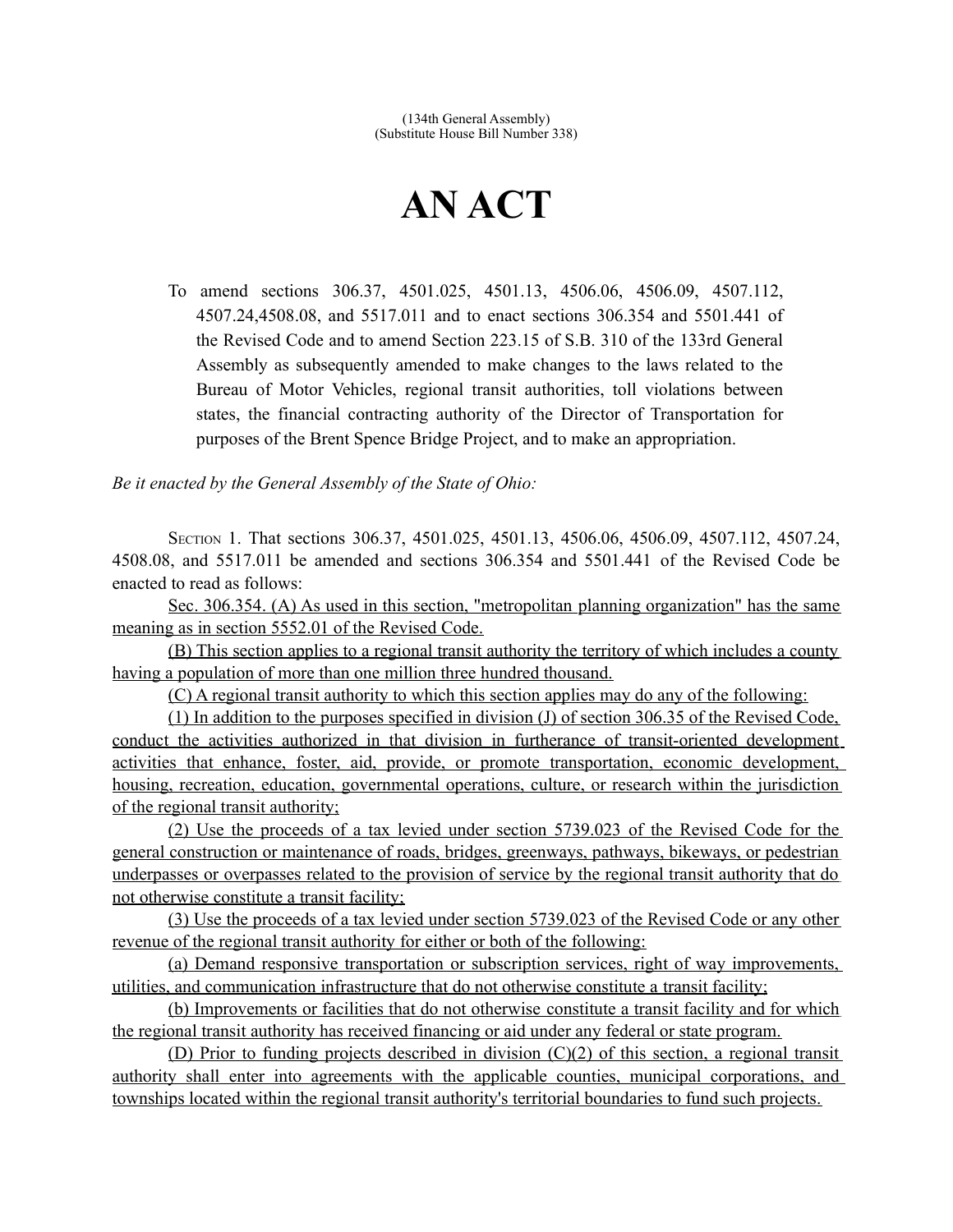(1) The regional transit authority shall submit each agreement for approval to the governing board of the applicable designated metropolitan planning organization.

(2) The metropolitan planning organization shall, on at least an annual basis, review and approve or deny any agreement submitted to it by an affirmative vote of its governing board and shall notify the regional transit authority of the approval or denial.

(3) The regional transit authority shall expend funds only as authorized in an approved agreement.

Sec. 306.37. A regional transit authority which proposes to acquire by purchase or otherwise, or proposes to construct, replace, improve, extend, enlarge, maintain, or operate any transit facility, and desires to raise money for any one or more of such purposes or for the purpose of repaying or refunding any outstanding issue of bonds of the regional transit authority or pay any obligation assumed by it or of repaying or refunding any outstanding issue of bonds or notes of any political subdivision issued to acquire, construct, replace, improve, extend, enlarge, or maintain any transit facility acquired by the regional transit authority or repay any advances or loans made to the regional transit authority by any person or political subdivision, may issue revenue bonds therefor which bonds shall not be secured by the general credit of the regional transit authority or by the general credit of the state or any political subdivision.

Such revenue bonds shall have all the qualities of negotiable instruments and shall be secured only by a pledge of and a lien on the revenues of the regional transit authority derived from rentals, fees, rates, charges, the authority's allocation of a tax levied under section 5739.026 of the Revised Code, all or any portion of a tax levied under section 5739.023 of the Revised Code by the authority, or other revenues from any transit facility of the regional transit authority as are designated in said resolution, including but not limited to the transit facility to be acquired, constructed, replaced, improved, extended, enlarged, or maintained with the proceeds of said bond issue, after provision only for the reasonable cost of operating and maintaining the transit facility of the regional transit authority so designated.

Said bonds shall further be secured by the covenant of the regional transit authority to maintain such rentals, fees, rates, charges, or other revenues as will produce revenues sufficient to meet costs of operating and maintaining such transit facility, to meet the interest, principal, and other requirements of such bonds, and to establish and maintain reserves for the foregoing purposes, and may be secured by a mortgage on any real property or interests therein acquired from the proceeds of such revenue bonds. The authority may not repeal, rescind, or reduce any portion of a sales tax levied under section 5739.023 of the Revised Code pledged to the payment of debt charges on such bonds while such bonds remain outstanding, and no portion of the tax pledged to the payment of debt charges on such bonds is subject to repeal or reduction by the electors of the authority or by the authority while such bonds are outstanding.

Sec. 4501.025. (A) As used in this section, "convenience fee" means a fee charged for the benefit of using a service provided electronically, digitally, through online means, or through similar technology.

(B) The registrar of motor vehicles may develop and implement, or may permit a deputy registrar to implement, one or more programs that enhance the convenience and availability of bureau of motor vehicle services using through the use of electronic, digital, online, or other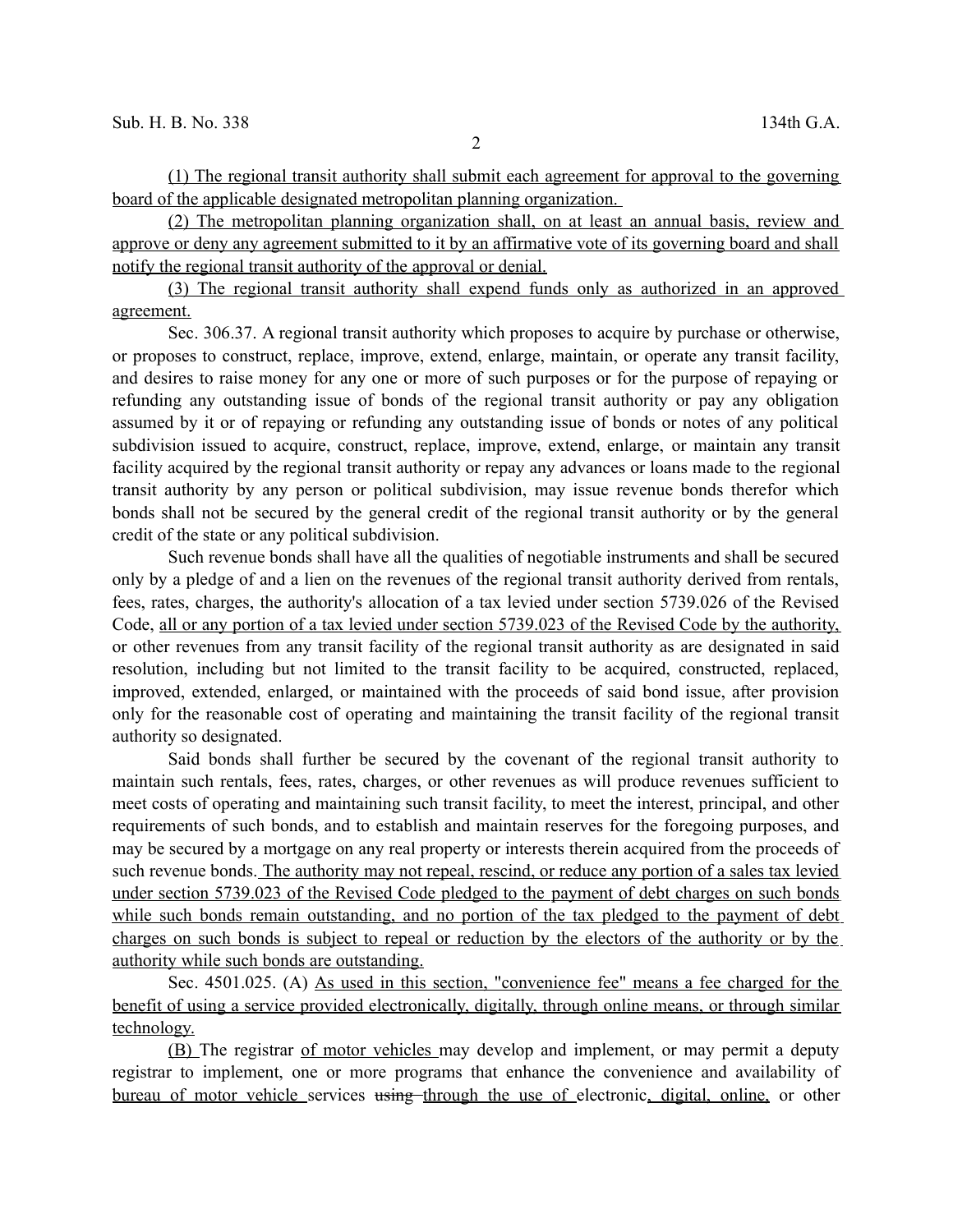meanssimilar technology. The registrar shall establish the amount of any convenience fee or fees to be paid by the user for using the convenience or service services provided by the program or programs. The convenience fee may cover the cost to the registrar or deputy registrar of providing the service. The registrar shall deposit all convenience fees received by the registrar into the public safety - highway purposes fund created in section 4501.06 of the Revised Code.

 $(B)(C)$  The registrar or deputy registrar may accept payment for the services provided by the program or programs offered under this section, including payment of the convenience fee, by a financial transaction device. The registrar or deputy registrar is not required to pay any costs that result from accepting payment by a financial transaction device. The registrar or deputy registrar may charge a person who tenders payment by a financial transaction device any cost incurred from accepting payment by the financial transaction device, but shall not charge any other fee for the person's use of the device.

 $(C)$  Any (D)(1) Except as provided in division (D)(2) of this section, any convenience fee or fees established under this section are is in addition to any other fee or tax required or otherwise authorized by law for the services provided by the program or programs and may be itemized separately.

(2) A convenience fee shall not be charged under this section for a bureau of motor vehicles service for which the registrar or a deputy registrar is already authorized to charge a separate convenience fee under any other provision in Title XLV of the Revised Code.

(E) Any convenience fee established by the registrar under this section may be charged by a seller to a buyer in a transaction that is evidenced by a written instrument or contract under section 4517.26 of the Revised Code.

Sec. 4501.13. Six dollars of each registration fee designated for payment to the registrar of motor vehicles in division (A)(1)(b) of section 4503.04 of the Revised Code shall be deposited in the (A) The motorcycle safety and education fund<del>, which i</del>s hereby created in the state treasury-and, unless otherwise provided by law. The fund shall consist of the following:

(1) Six dollars of each registration fee designated for payment to the registrar of motor vehicles in division (A)(1)(b) of section 4503.04 of the Revised Code;

(2) The tuition fees collected by the director of public safety under section 4508.08 of the Revised Code for the motorcycle safety and education program;

 (3) The fees collected for the initial authorization of a private organization or corporation to offer a nationally recognized motorcycle operator training course or curriculum under section 4508.08 of the Revised Code;

(4) The fees collected for the initial state certification of an instructor of motorcycle operator training course or curriculum under section 4508.08 of the Revised Code;

(5) The fees collected for the two-year program evaluation required under division (C) of section 4508.08 of the Revised Code for a private organization or corporation to continue to offer a nationally recognized motorcycle operator training course or curriculum under that section.

All investment earnings of the motorcycle safety and education fund shall be credited to the fund.

(B) The fund shall be used solely to pay part or all of the costs of conducting the motorcycle safety and education program created by section 4508.08 of the Revised Code.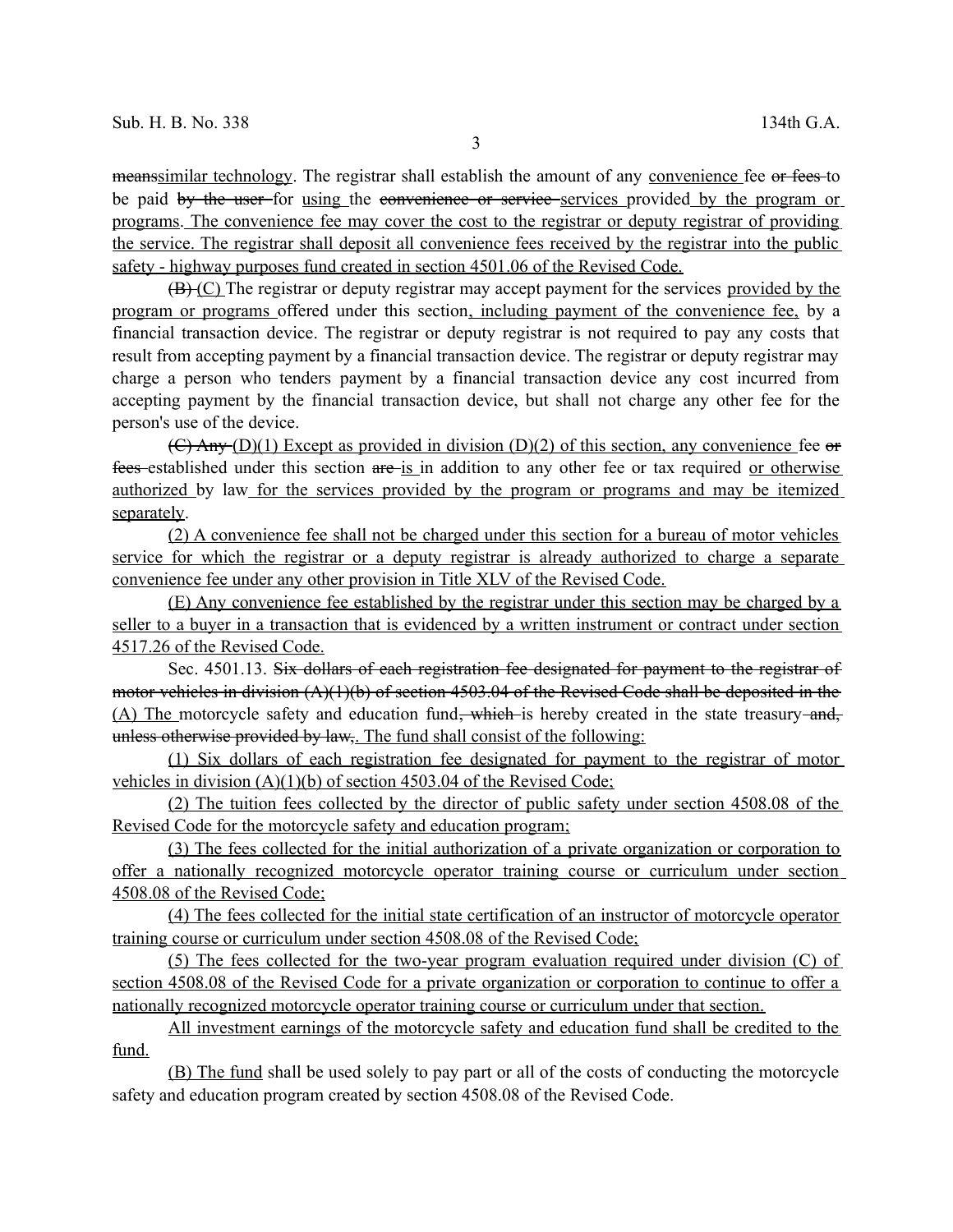Sec. 4506.06. (A) The registrar of motor vehicles, upon receiving an application for a commercial driver's license temporary instruction permit, may issue the permit to any person who is at least eighteen years of age and holds a valid driver's license, other than a restricted license, issued under Chapter 4507. of the Revised Code. The registrar shall not issue a commercial driver's license temporary instruction permit for a period exceeding six months. The registrar shall grant only one renewal of such a permit in a two-year period. A commercial driver's license temporary instruction permit is a prerequisite to the initial issuance of a commercial driver's license and the upgrade of a commercial driver's license if the upgrade requires a skills test.

(B) The holder of a commercial driver's license temporary instruction permit, unless otherwise disqualified, may drive a commercial motor vehicle only when the holder has the permit in the holder's actual possession and is accompanied by a person who:

(1) Holds a valid commercial driver's license and all necessary endorsements for the type of vehicle being driven;

(2) Occupies a seat beside the permit holder for the purpose of giving instruction in driving the motor vehicle; and

(3) Has the permit holder under observation and direct supervision.

 $(\bigoplus)(C)(1)$  The director of public safety shall adopt rules, in accordance with Chapter 119. of the Revised Code, authorizing the waiver of the knowledge test that is generally required in order to obtain a commercial driver's license temporary instruction permit. In order to obtain the waiver, an applicant for a commercial driver's license temporary instruction permit shall certify and provide evidence that, during the one-year period immediately preceding the application for the permit, all of the following apply:

(a) As authorized under 49 C.F.R. 383.77, the applicant is or was regularly employed and designated as one of the following:

(i) A motor transport operator - 88M, army;

(ii) A PATRIOT launching station operator - 14T, army;

(iii) A fueler - 92F, army;

(iv) A vehicle operator - 2T1, air force;

(v) A fueler - 2F0, air force;

(vi) A pavement and construction equipment operator - 3E2, air force;

(vii) A motor vehicle operator - 3531, marine corps;

(viii) An equipment operator - E.O., navy.

(b) The applicant has been operating a vehicle representative of the type of commercial motor vehicle that the applicant expects to operate upon separation from the military or operated such a vehicle immediately preceding such separation.

(c) The applicant has not held more than one license simultaneously, excluding any military license.

(d) The applicant has not had any license suspended, revoked, or canceled.

(e) The applicant has not had any convictions, for any type of motor vehicle, for the offenses for which disqualification is prescribed in section 4506.16 of the Revised Code.

(f) The applicant has not had more than one conviction, for any type of motor vehicle, for a serious traffic violation.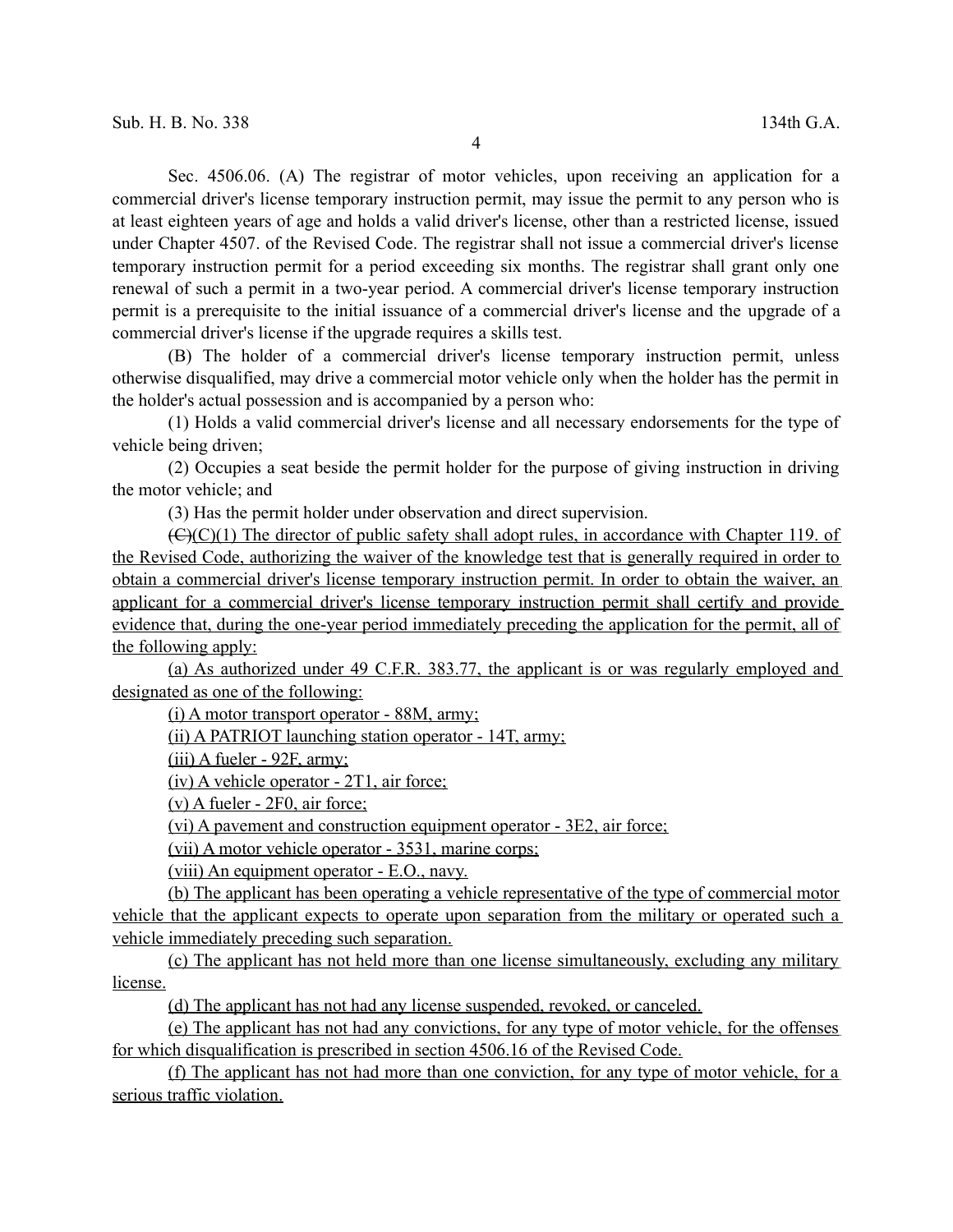(g) The applicant has not had any violation of a military, state, or local law relating to motor vehicle traffic control, other than a parking violation, arising in connection with any traffic accident and has no record of an accident in which the applicant was at fault.

 (2) The waiver established under division (C) of this section does not apply to a United States reserve technician.

(D) Whoever violates division (A) or (B) of this section is guilty of a misdemeanor of the first degree.

Sec. 4506.09. (A) The registrar of motor vehicles, subject to approval by the director of public safety, shall adopt rules conforming with applicable standards adopted by the federal motor carrier safety administration as regulations under Pub. L. No. 103-272, 108 Stat. 1014 to 1029 (1994), 49 U.S.C.A. 31301 to 31317. The rules shall establish requirements for the qualification and testing of persons applying for a commercial driver's license, which are in addition to other requirements established by this chapter. Except as provided in division (B) of this section, the highway patrol or any other employee of the department of public safety the registrar authorizes shall supervise and conduct the testing of persons applying for a commercial driver's license.

(B) The director may adopt rules, in accordance with Chapter 119. of the Revised Code and applicable requirements of the federal motor carrier safety administration, authorizing the skills test specified in this section to be administered by any person, by an agency of this or another state, or by an agency, department, or instrumentality of local government. Each party authorized under this division to administer the skills test may charge a maximum divisible fee of one hundred fifteen dollars for each skills test given as part of a commercial driver's license examination. The fee shall consist of not more than twenty-seven dollars for the pre-trip inspection portion of the test, not more than twenty-seven dollars for the off-road maneuvering portion of the test, and not more than sixtyone dollars for the on-road portion of the test. Each such party may require an appointment fee in the same manner provided in division (E)(2) of this section, except that the maximum amount such a party may require as an appointment fee is one hundred fifteen dollars. The skills test administered by another party under this division shall be the same as otherwise would be administered by this state. The other party shall enter into an agreement with the director that, without limitation, does all of the following:

(1) Allows the director or the director's representative and the federal motor carrier safety administration or its representative to conduct random examinations, inspections, and audits of the other party, whether covert or overt, without prior notice;

(2) Requires the director or the director's representative to conduct on-site inspections of the other party at least annually;

(3) Requires that all examiners of the other party meet the same qualification and training standards as examiners of the department of public safety, including criminal background checks, to the extent necessary to conduct skills tests in the manner required by 49 C.F.R. 383.110 through 383.135. In accordance with federal guidelines, any examiner employed on July 1, 2017, shall have a criminal background check conducted at least once, and any examiner hired after July 1, 2015, shall have a criminal background check conducted after the examiner is initially hired.

(4) Requires either that state employees take, at least annually and as though the employees were test applicants, the tests actually administered by the other party, that the director test a sample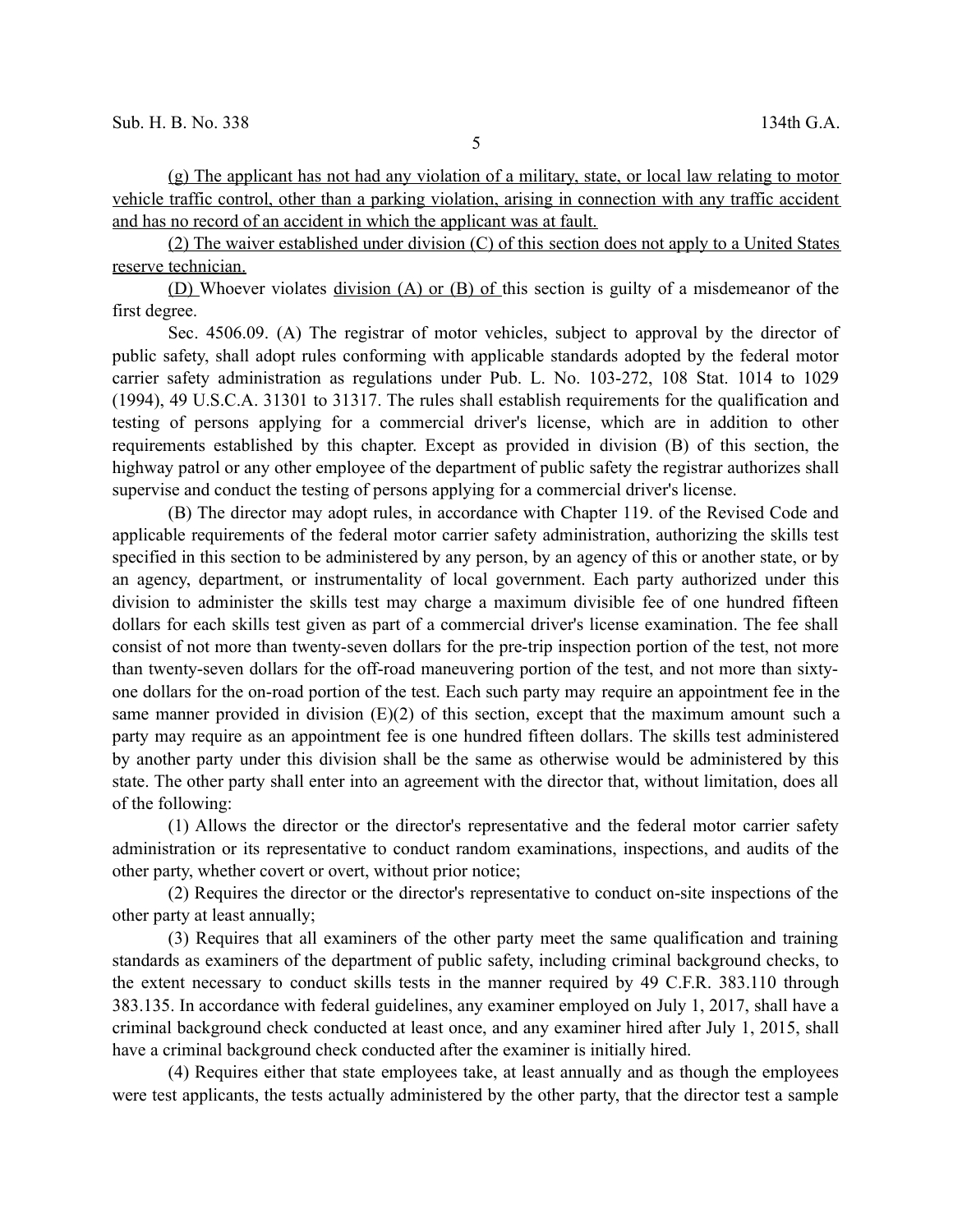of drivers who were examined by the other party to compare the test results, or that state employees accompany a test applicant during an actual test;

(5) Unless the other party is a governmental entity, requires the other party to initiate and maintain a bond in an amount determined by the director to sufficiently pay for the retesting of drivers in the event that the other party or its skills test examiners are involved in fraudulent activities related to skills testing;

(6) Requires the other party to use only skills test examiners who have successfully completed a commercial driver's license examiner training course as prescribed by the director, and have been certified by the state as a commercial driver's license skills test examiner qualified to administer skills tests;

(7) Requires the other party to use designated road test routes that have been approved by the director<sup>.</sup>

(8) Requires the other party to submit a schedule of skills test appointments to the director not later than two business days prior to each skills test;

(9) Requires the other party to maintain copies of the following records at its principal place of business:

(a) The other party's commercial driver's license skills testing program certificate;

(b) Each skills test examiner's certificate of authorization to administer skills tests for the classes and types of commercial motor vehicles listed in the certificate;

(c) Each completed skills test scoring sheet for the current calendar year as well as the prior two calendar years;

(d) A complete list of the test routes that have been approved by the director;

(e) A complete and accurate copy of each examiner's training record.

(10) If the other party also is a driver training school, prohibits its skills test examiners from administering skills tests to applicants that the examiner personally trained;

(11) Requires each skills test examiner to administer a complete skills test to a minimum of thirty-two different individuals per calendar year;

(12) Reserves to this state the right to take prompt and appropriate remedial action against the other party and its skills test examiners if the other party or its skills test examiners fail to comply with standards of this state or federal standards for the testing program or with any other terms of the contract.

(C) The director shall enter into an agreement with the department of education authorizing the skills test specified in this section to be administered by the department at any location operated by the department for purposes of training and testing school bus drivers, provided that the agreement between the director and the department complies with the requirements of division (B) of this section. Skills tests administered by the department shall be limited to persons applying for a commercial driver's license with a school bus endorsement.

(D)(1) The director shall adopt rules, in accordance with Chapter 119. of the Revised Code, authorizing waiver of the skills test specified in this section for any applicant for a commercial driver's license who meets all of the following requirements:

(a) As authorized under 49 C.F.R.  $383.3(e)383.77$ , the applicant operates a commercial motor vehicle for military purposes and is one of the following: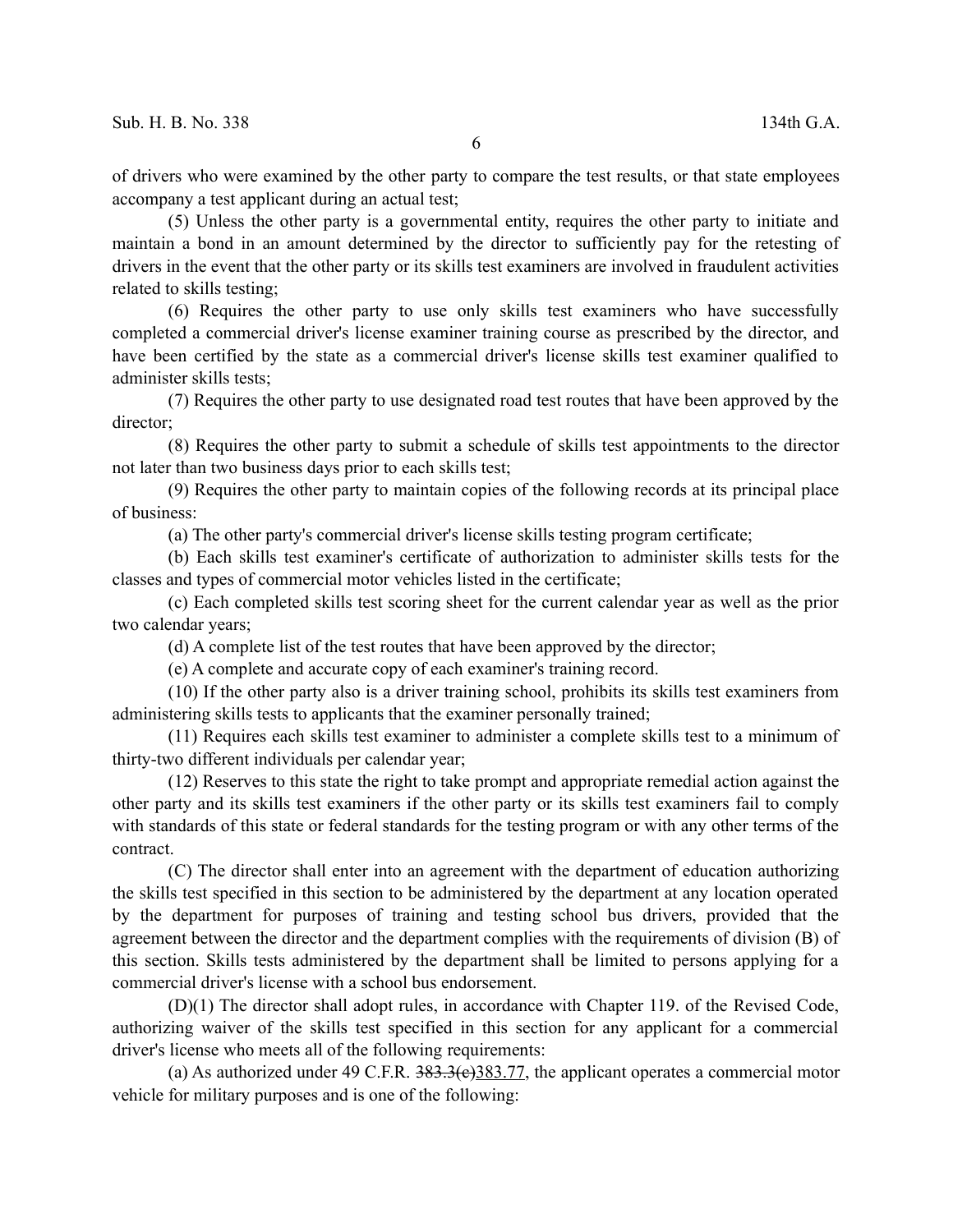(i) Active duty military personnel;

(ii) A member of the military reserves;

(iii) A member of the national guard on active duty, including full-time national guard duty, part-time national guard training, and national guard military technicians;

(iv) Active duty U.S. coast guard personnel.

(b) The applicant certifies that, during the two-year period immediately preceding application for a commercial driver's license, all of the following apply:

(i) The applicant has not had more than one license, excluding any military license.

(ii) The applicant has not had any license suspended, revoked, or canceled.

(iii) The applicant has not had any convictions for any type of motor vehicle for the offenses for which disqualification is prescribed in section 4506.16 of the Revised Code.

(iv) The applicant has not had more than one conviction for any type of motor vehicle for a serious traffic violation.

(v) The applicant has not had any violation of a state or local law relating to motor vehicle traffic control other than a parking violation arising in connection with any traffic accident and has no record of an accident in which the applicant was at fault.

(c) In accordance with rules adopted by the director, the applicant certifies and also provides evidence of all of the following:

(i) That the applicant is or was regularly employed in a military position requiring operation of a commercial motor vehicle;

(ii) That the applicant was exempt from the requirements of this chapter under division  $(B)(6)$ of section 4506.03 of the Revised Code;

(iii) That, for at least two years immediately preceding the date of application or at least two years immediately preceding the date the applicant separated from military service or employment, the applicant regularly operated a vehicle representative of the commercial motor vehicle type that the applicant operates or expects to operate.

(2) The waiver established under division (D)(1) of this section does not apply to United States reserve technicians.

(E)(1) The department of public safety may charge and collect a divisible fee of fifty dollars for each skills test given as part of a commercial driver's license examination. The fee shall consist of ten dollars for the pre-trip inspection portion of the test, ten dollars for the off-road maneuvering portion of the test, and thirty dollars for the on-road portion of the test.

(2) No applicant is eligible to take the skills test until a minimum of fourteen days have elapsed since the initial issuance of a commercial driver's license temporary instruction permit to the applicant. The director may require an applicant for a commercial driver's license who schedules an appointment with the highway patrol or other authorized employee of the department of public safety to take all portions of the skills test and to pay an appointment fee of fifty dollars at the time of scheduling the appointment. If the applicant appears at the time and location specified for the appointment and takes all portions of the skills test during that appointment, the appointment fee serves as the skills test fee. If the applicant schedules an appointment to take all portions of the skills test and fails to appear at the time and location specified for the appointment, the director shall not refund any portion of the appointment fee. If the applicant schedules an appointment to take all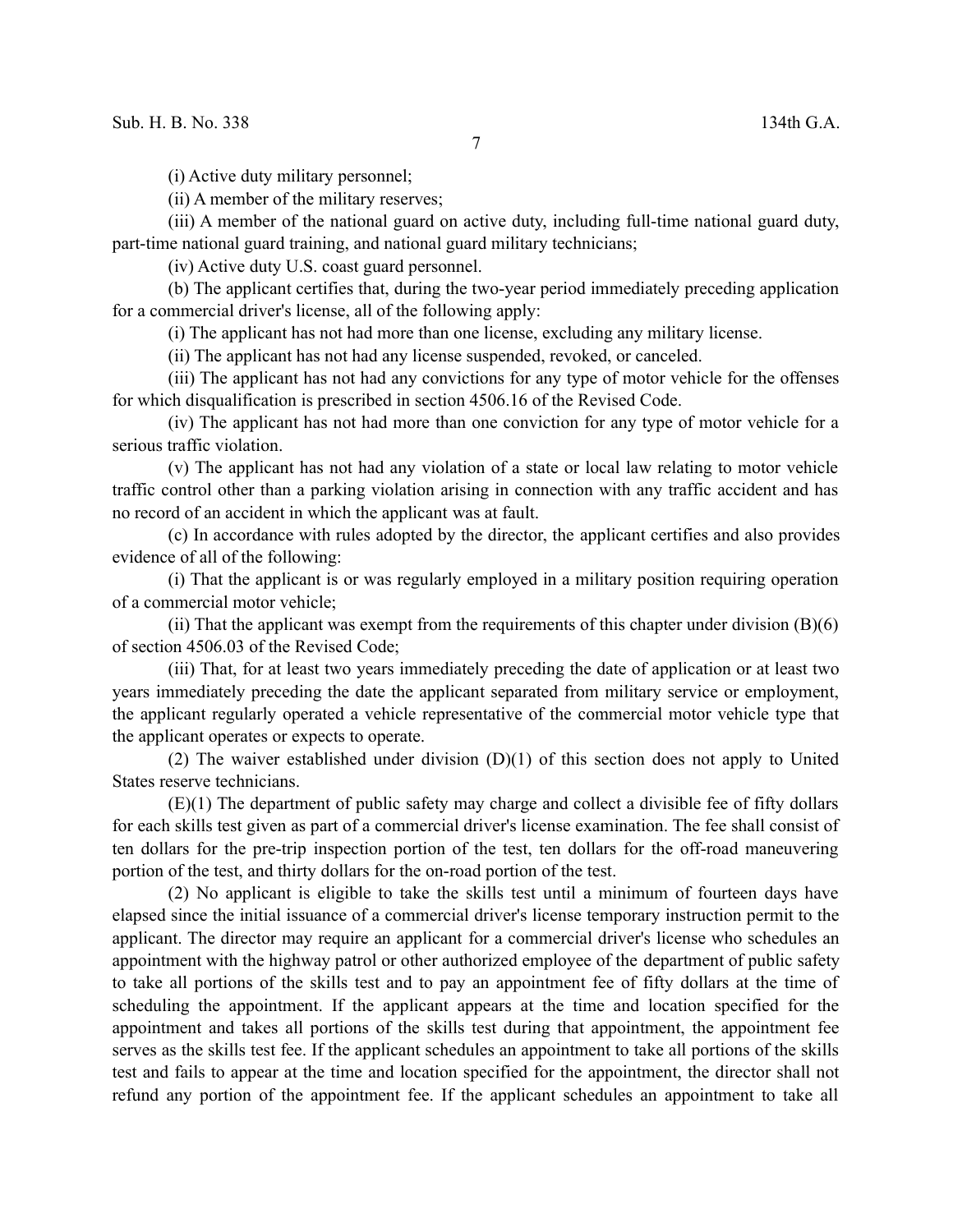portions of the skills test and appears at the time and location specified for the appointment, but declines or is unable to take all portions of the skills test, the director shall not refund any portion of the appointment fee. If the applicant cancels a scheduled appointment forty-eight hours or more prior to the time of the appointment time, the applicant shall not forfeit the appointment fee.

An applicant for a commercial driver's license who schedules an appointment to take one or more, but not all, portions of the skills test is required to pay an appointment fee equal to the costs of each test scheduled, as prescribed in division  $(E)(1)$  of this section, when scheduling such an appointment. If the applicant appears at the time and location specified for the appointment and takes all the portions of the skills test during that appointment that the applicant was scheduled to take, the appointment fee serves as the skills test fee. If the applicant schedules an appointment to take one or more, but not all, portions of the skills test and fails to appear at the time and location specified for the appointment, the director shall not refund any portion of the appointment fee. If the applicant schedules an appointment to take one or more, but not all, portions of the skills test and appears at the time and location specified for the appointment, but declines or is unable to take all portions of the skills test that the applicant was scheduled to take, the director shall not refund any portion of the appointment fee. If the applicant cancels a scheduled appointment forty-eight hours or more prior to the time of the appointment time, the applicant shall not forfeit the appointment fee.

(3) The department of public safety shall deposit all fees it collects under division (E) of this section in the public safety - highway purposes fund established in section 4501.06 of the Revised Code.

(F)(1) Unless an applicant for a commercial driver's license has successfully completed the training required under 49 C.F.R. 380, subpart F, the applicant is not eligible to do any of the following:

(a) Take the skills test required for initial issuance of a class A or a class B commercial driver's license;

(b) Take the skills test required for initial issuance of a passenger (P) or school bus (S) endorsement on the applicant's commercial driver's license;

(c) Take the knowledge test required for initial issuance of a hazardous materials (H) endorsement on the applicant's commercial driver's license.

Before an applicant takes the applicable skills or knowledge test, the registrar shall electronically verify, through the federal motor carrier safety administration's training provider registry, that an applicant has completed the required training under 49 C.F.R. 380, subpart F.

(2) The training required under 49 C.F.R. 380, subpart F, and under division (F)(1) of this section may be provided by either of the following:

(a) A driver training school pursuant to section 4508.031 of the Revised Code;

(b) An authorized driver training provider listed on the federal motor carrier safety administration's training provider registry.

(G) A person who has successfully completed commercial driver's license training in this state but seeks a commercial driver's license in another state where the person is domiciled may schedule an appointment to take the skills test in this state and shall pay the appropriate appointment fee. Upon the person's completion of the skills test, this state shall electronically transmit the applicant's results to the state where the person is domiciled. If a person who is domiciled in this state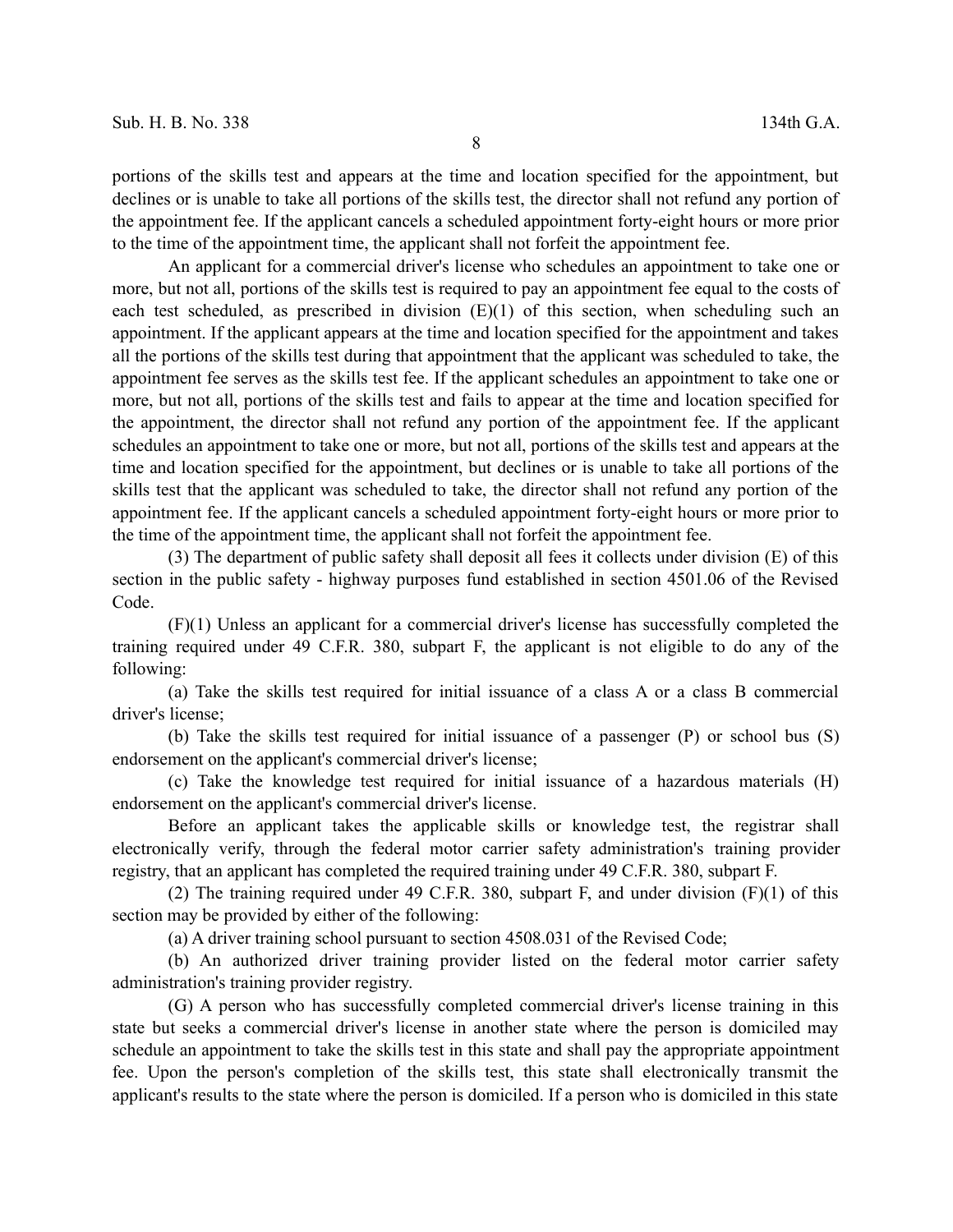takes a skills test in another state, this state shall accept the results of the skills test from the other state. If the person passed the other state's skills test and meets all of the other licensing requirements set forth in this chapter and rules adopted under this chapter, the registrar of motor vehicles or a deputy registrar shall issue a commercial driver's license to that person.

(H) Unless otherwise specified, the director or the director's representative shall conduct the examinations, inspections, audits, and test monitoring set forth in divisions (B)(2),(3), and (4) of this section at least annually. If the other party or any of its skills test examiners fail to comply with state or federal standards for the skills testing program, the director or the director's representative shall take prompt and appropriate remedial action against the party and its skills test examiners. Remedial action may include termination of the agreement or revocation of a skills test examiner's certification.

(I) As used in this section, "skills test" means a test of an applicant's ability to drive the type of commercial motor vehicle for which the applicant seeks a commercial driver's license by having the applicant drive such a motor vehicle while under the supervision of an authorized state driver's license examiner or tester.

Sec. 4507.112. (A) The director of public safety may authorize a third party to administer the motor vehicle skills test specified in division (A)(2) of section 4507.11 of the Revised Code. The third party shall administer the same skills test as otherwise would be administered by the bureau of motor vehicles.

(B) For purposes of authorizing a third party to administer the motor vehicle skills test, the director and the third party shall enter into an agreement that does all of the following:

(1) Allows the director or the director's representative to conduct random examinations, inspections, and audits of the third party, whether covert or overt, without prior notice;

(2) Requires all examiners of the third party to meet the same qualification and training standards as examiners of the department of public safety;

(3) Requires the third party to use designated road test routes that have been approved by the director;

(4) If the third party also is a driver training school, prohibits a skills test examiner employed by the school from administering a skills test to an applicant that the examiner personally trained;

(5) Establishes appropriate documentation and communication between the third party and the department indicating who has attempted the skills test with the third party and whether the person completed the test successfully;

(6) Reserves to the department the right to take prompt and appropriate remedial action against the third party and its skills test examiners if the third party or its skills test examiners fail to comply with state standards for the testing program or with any other terms of the agreement.

(C)(1) The director may adopt rules in accordance with Chapter 119. of the Revised Code establishing reasonable fees that a third party authorized to administer the motor vehicle skills test under this section may charge for the skills test.

(2) If the director does not adopt the rules authorized under division  $(C)(1)$  of this section, a third party may charge a fee to an applicant who attempts the skills test with that third party. However, a third party shall not charge a fee greater than the cost of administering the skills test to that applicant.

Sec. 4507.24. (A) Except as provided in division (C) of this section, the registrar of motor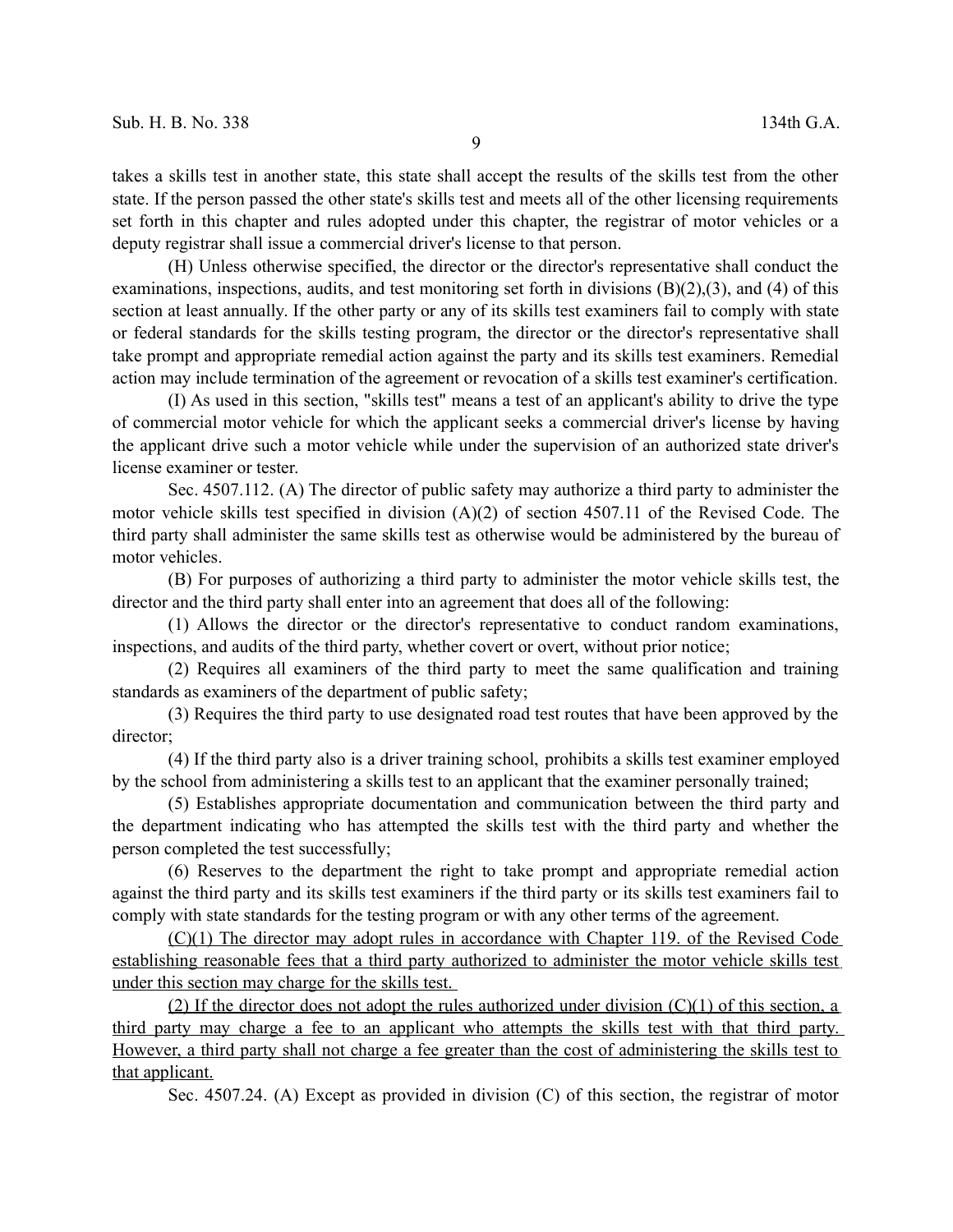vehicles or a deputy registrar may collect a fee not to exceed the following:

(1) Six dollars and twenty-five cents The amount established under section 4503.038 of the Revised Code plus a two dollar and seventy-five cents vision screening fee for each application for renewal of a driver's license received by the deputy registrarif registrar if the license will expire on the applicant's birthday four years after the date of issuance and the applicant is required to submit to a screening of the applicant's vision under section 4507.12 of the Revised Code;

(2) Twelve dollars and fifty cents Twice the amount established under section 4503.038 of the Revised Code plus a five dollar and fifty cents vision screening fee for each application for renewal of a driver's license received by the deputy registrar if the license will expire on the applicant's birthday eight years after the date of issuance and the applicant is required to submit to a screening of the applicant's vision under section 4507.12 of the Revised Code;

(3) The amount established under section 4503.038 of the Revised Code for each application for a driver's license or a motorized bicycle license, or for renewal of such a license, received by the deputy registrar, when the license will expire on the applicant's birthday four years after the date of issuance and the applicant is not required to submit to a screening of the applicant's vision under section 4507.12 of the Revised Code;

(4) Twice the amount established under section 4503.038 of the Revised Code for each application for a driver's license or motorized bicycle license, or for renewal of such a license, received by the deputy registrar, when the license will expire on the applicant's birthday eight years after the date of issuance and the applicant is not required to submit to a screening of the applicant's vision under section 4507.12 of the Revised Code;

(5) The amount established under section 4503.038 of the Revised Code for each application for a duplicate or replacement driver's license received by the deputy registrar.

(B) The fees prescribed by division (A) of this section shall be in addition to the fee for a temporary instruction permit and examination, a driver's license, a motorized bicycle license, or duplicates thereof. The fees retained by a deputy registrar shall compensate the deputy registrar for the deputy registrar's services, for office and rental expense, and for costs as provided in division (D) of this section, as are necessary for the proper discharge of the deputy registrar's duties under sections 4507.01 to 4507.39 of the Revised Code.

(C) A disabled veteran who submits an application described in this division is not required to pay any of the fees prescribed in division (A) of this section. The disabled veteran still is required to submit with the disabled veteran's application such documentary evidence of disability as the registrar may require by rule.

 $(D)(1)$  Out of each fee collected under division  $(A)(1)$  of this section, each deputy registrar shall transmit to the registrar, at such time and in such manner as the registrar shall require by rule, one dollar and seventy-five cents plus an amount determined by the registrar.

(2) Out of each fee collected under division (A)(2) of this section, each deputy registrar shall transmit to the registrar, at such time and in such manner as the registrar shall require by rule, three dollars and fifty-cents plus an amount determined by the registrar.

(3) The registrar shall pay all moneys received into the public safety - highway purposes fund created in section 4501.06 of the Revised Code.

(E) The purpose of amending divisions (A)(1) and (2) of this section by H.B. 338 of the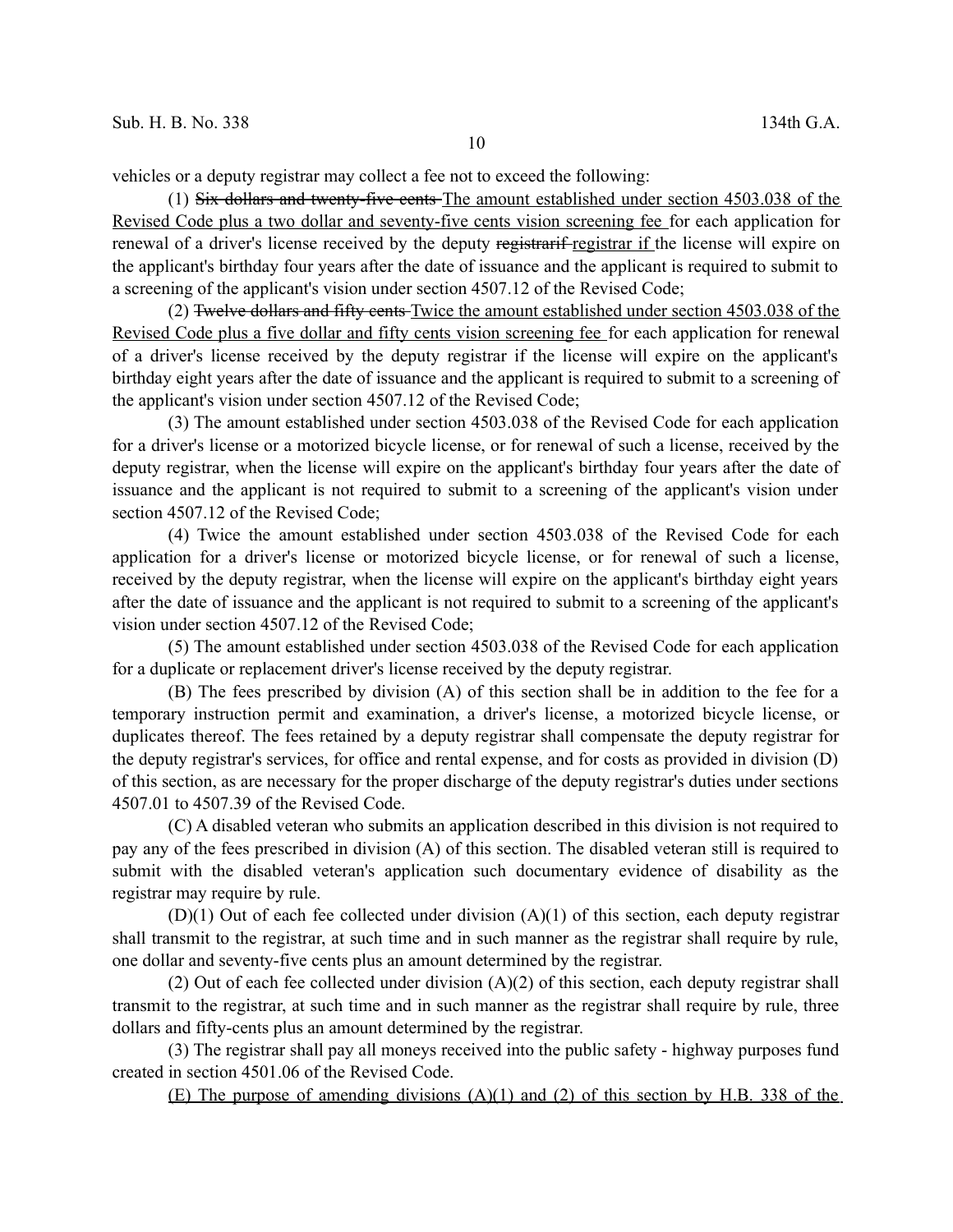134th General Assembly is to harmonize the requirements of those divisions with the requirements of section 4503.038 of the Revised Code, as amended by Sub. H.B. 166 of the 133rd General Assembly.

Sec. 4508.08. There is hereby created in the department of public safety the motorcycle safety and education program. The director of public safety shall administer the program in accordance with the following guidelines:

(A)(1) The program shall include courses of instruction conducted at vocational schools, community colleges, or other suitable locations, by instructors who have obtained certification in the manner and form prescribed by the director. The courses shall meet standards established in rules adopted by the department in accordance with Chapter 119. of the Revised Code. The courses may include instruction for novice motorcycle operators, instruction in motorist awareness and alcohol and drug awareness, and any other kind of instruction the director considers appropriate. A reasonable tuition fee, as determined by the director, may be charged. All tuition fees collected by the director shall be deposited into the motorcycle safety and education fund created in section 4501.13 of the Revised Code. The director may authorize private organizations or corporations to offer courses without tuition fee restrictions, but such entities are not eligible for reimbursement of expenses or subsidies from the motorcycle safety and education fund-ereated in section 4501.13 of the Revised Code.

(2) The director shall do both of the following:

(a) Authorize private organizations or corporations to offer any nationally recognized motorcycle operator training courses or curriculum and any course established in accordance with division  $(A)(1)$  of this section;

(b) Permit an applicant for a motorcycle operator's endorsement or a restricted license that permits only the operation of a motorcycle who has completed any motorcycle operator training course or curriculum as authorized in division  $(A)(2)(a)$  of this section successfully within the preceding sixty days to be eligible for the examination waiver as described in division  $(B)(1)$  of section 4507.11 of the Revised Code.

(B) In addition to courses of instruction, the program may include provisions for equipment purchases, marketing and promotion, improving motorcycle license testing procedures, and any other provisions the director considers appropriate.

(C) The director shall evaluate the program all programs, including any nationally recognized motorcycle operator training course or curriculum authorized under division (A)(2)(a) of this section, every two years and shall periodically inspect the facilities, equipment, training course, curriculum, and procedures used in the courses of instruction. The director may suspend or revoke the authorization for a private organization or corporation to offer its course under division (A)(2)(a) of this section if the private organization or corporation fails to maintain the curriculum, standards, and any other requirements specified during its initial authorization. The director shall adopt rules in accordance with Chapter 119. of the Revised Code to implement and administer this division.

(D) The director shall appoint at least one training specialist who shall oversee the operation of the program, establish courses of instruction, and supervise instructors. The training specialist shall be a licensed motorcycle operator and shall obtain certification in the manner and form prescribed by the director.

(E) The director may contract with other public agencies or with private organizations or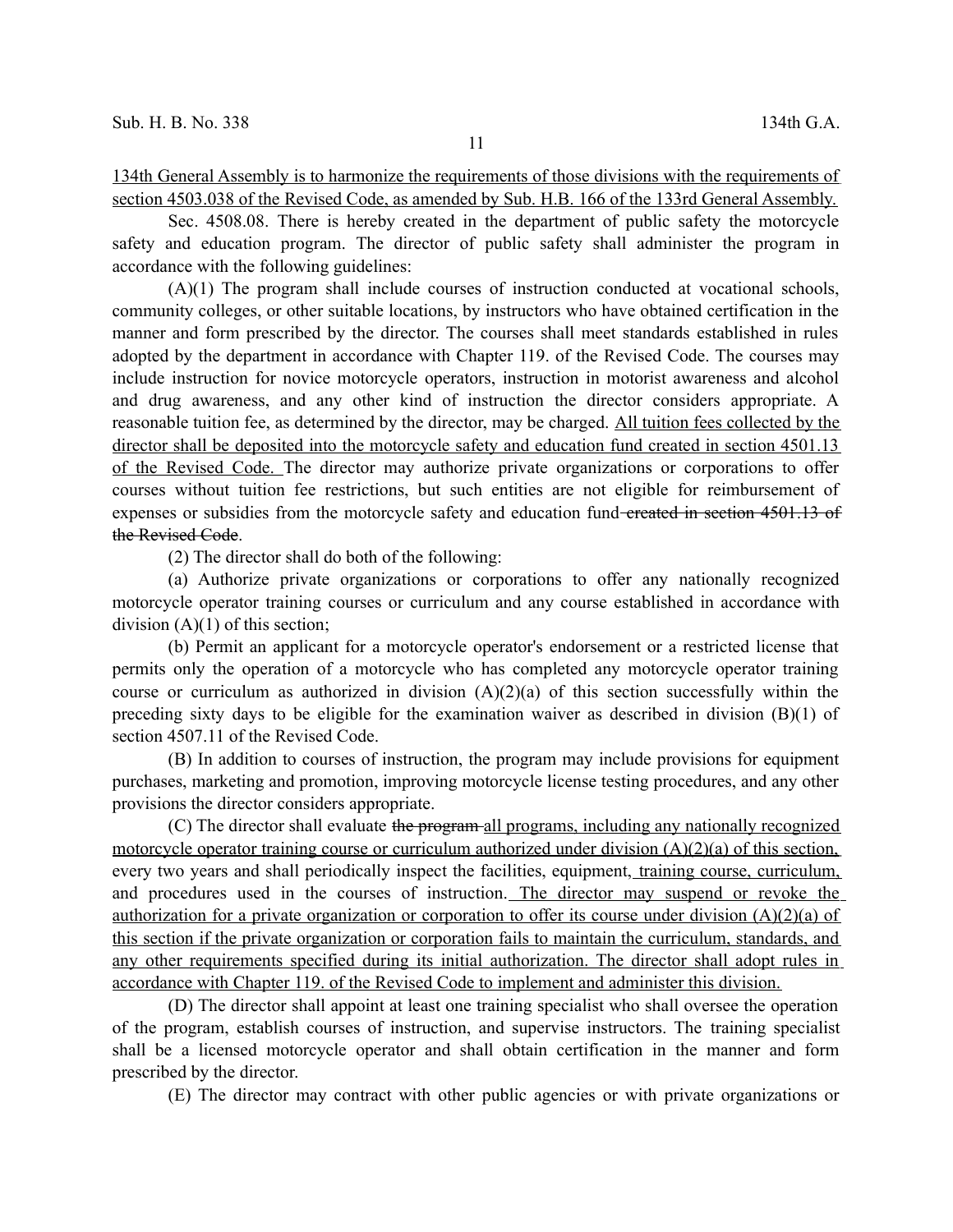corporations to assist in administering the program.

(F) Notwithstanding any provision of Chapter 102. of the Revised Code, the director, in order to administer the program, may participate in a motorcycle manufacturer's motorcycle loan program.

(G) The director shall contract with an insurance company or companies authorized to do business in this state to purchase a policy or policies of insurance with respect to the establishment or administration, or any other aspect of the operation of the program.

(H) A private organization or corporation that offers any nationally recognized motorcycle operator training course or curriculum is not required to use the end-of-course skills evaluation used by a course established in accordance with division (A) of this section if the evaluation used by the private organization or corporation meets or exceeds the requirements of the evaluation authorized by the director under this section.

(I) An instructor for a nationally recognized motorcycle operator training course or curriculum offered by an authorized private organization or corporation shall obtain certification in the manner and form prescribed by the director under division  $(A)(1)$  of this section and in accordance with the rules adopted by the director. However, the director shall not require an instructor for a nationally recognized motorcycle operator training course or curriculum to participate in the state instructor training curriculum if the director determines that both of the following apply:

(1) The instructor has completed the training required by the authorized private organization or corporation and the training meets or exceeds the state instructor training curriculum.

(2) The instructor has met all other state requirements for certification.

(J) The director shall charge the following fees:

(1) Beginning on the effective date of this amendment, a one-time fee of four hundred dollars for the initial authorization of a private organization or corporation to offer a nationally recognized motorcycle operator training course or curriculum in accordance with division  $(A)(2)(a)$  of this section;

(2) A one-time fee of fifty dollars for the initial state certification of an instructor of a course authorized under division  $(A)(2)(a)$  of this section;

(3) One hundred seventy-five dollars at the time of the two-year program evaluation required under division (C) of this section for a private organization or corporation to continue to offer a nationally recognized motorcycle operator training course or curriculum in accordance with division  $(A)(2)(a)$  of this section.

The director shall deposit all fees received under this division into the motorcycle safety and education fund established under section 4501.13 of the Revised Code.

Sec. 5501.441. (A) As used in this section, "private toll transportation facility" means any person, as defined by section 1.59 of the Revised Code, or other business entity engaged in the collecting or charging of tolls on a toll bridge that was previously owned by a municipal corporation.

(B) The governor, or the governor's designee, may enter into agreements with other states that govern the reciprocal enforcement of highway, bridge, and tunnel toll violations. Such agreements shall pertain to any public toll transportation facility and may include any private toll transportation facility located in those other states. The governor, or the governor's designee, shall make such agreements in consultation with the director of public safety.

(C) Any agreement governing enforcement of toll violations made under the authority of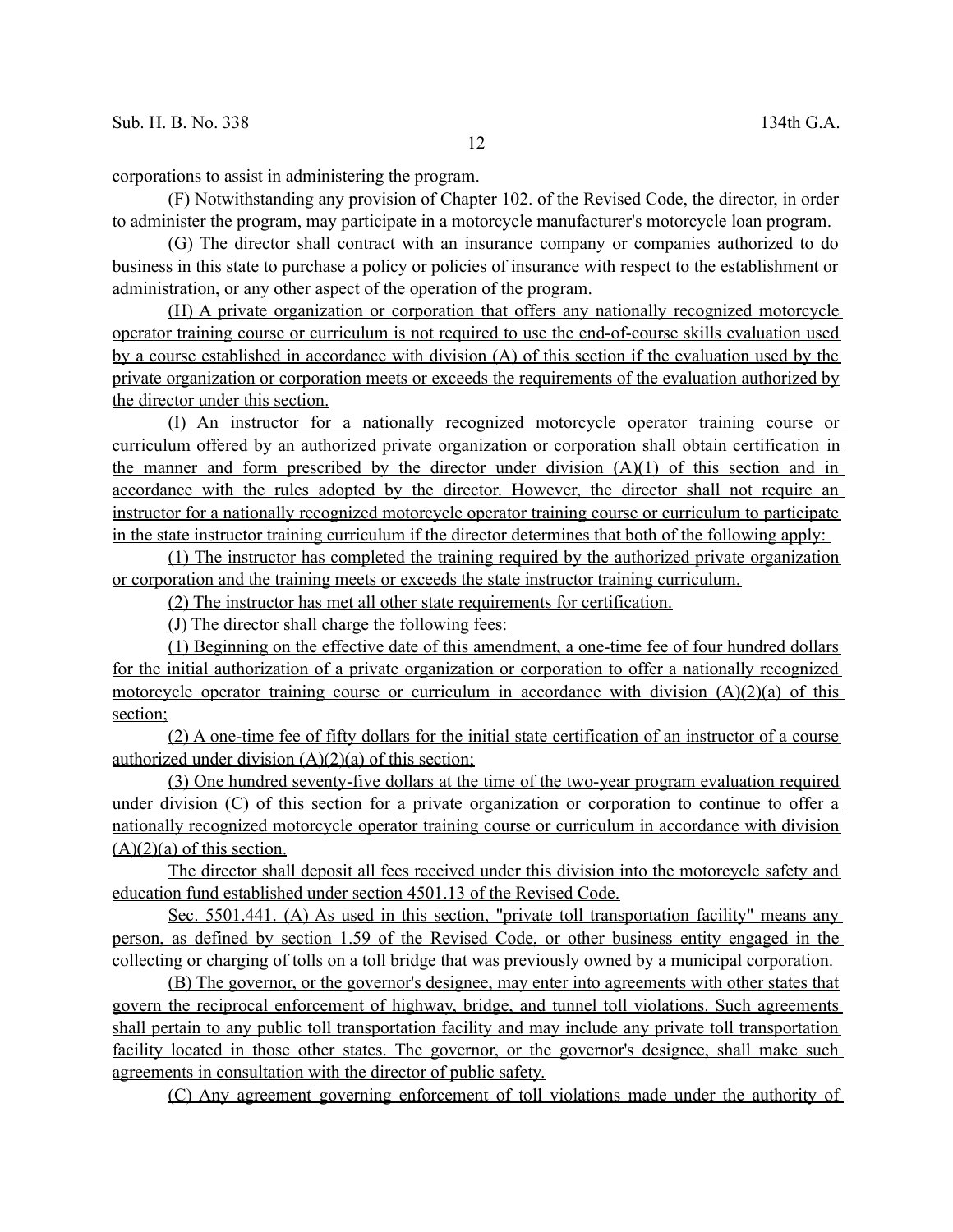division (B) of this section shall provide for all of the following:

(1) That a driver of a motor vehicle that is registered in one state that is a party to the agreement and who is operating in another state that is a party to the agreement receive the same benefits, privileges, and exemptions as are accorded to a driver of a motor vehicle that is registered in that other state;

(2) That refusal of an application for motor vehicle registration or transfer of motor vehicle registration, in accordance with the laws of the state in which the toll violation occurred, is one mechanism by which toll violations shall be enforced pursuant to the agreement;

(3) That provision of notice between the states regarding toll violations and enforcement of those violations be made by electronic means.

Sec. 5517.011. (A) Notwithstanding section 5517.01 of the Revised Code, the director of transportation may establish a program to expedite the sale and construction of special projects by combining the design and construction elements of a highway or bridge project into a single contract. The director shall prepare and distribute a scope of work document upon which the bidders shall base their bids. Except in regard to those requirements relating to providing plans, the director shall award contracts under this section in accordance with Chapter 5525. of the Revised Code.

(B) Notwithstanding any provision of Chapter 5525. of the Revised Code, the director may use a value-based selection process, combining technical qualifications and competitive bidding elements, including consideration for minority or disadvantaged businesses that may include joint ventures, when letting special projects that contain both design and construction elements of a transportation project into a single contract.

(C) The total dollar value of contracts made under this section shall not exceed one billion dollars per fiscal year. The director may provide compensation for preparation of a responsive preliminary design concept to not more than two bidders who, after the successful bidder, submitted the next best bids. The director may establish policies or procedures necessary to determine the amount of compensation to be provided for each project and the method of evaluating the value of the preliminary design concept submitted, but in no instance may the compensation exceed the value of such concept.

 (D)(1) Notwithstanding division (C) of this section, the director may award contracts under this section for a bridge project that spans the Ohio river for an amount not to exceed one billion five hundred million dollars. The project may include both of the following:

(a) The replacement, addition, improvement, or rehabilitation of a bridge or a system of bridges over the Ohio river;

(b) The replacement, addition, improvement, or rehabilitation of roadways providing for ingress to and egress from the bridge or system of bridges over the Ohio river within this state and any adjoining state.

(2) If the amount of the contracts entered into under division  $(D)(1)$  of this section exceeds one billion five hundred million dollars, the director shall appear before the controlling board to request additional contracting authority beyond the one billion five hundred million dollar threshold. The controlling board may approve the request at its discretion.

(3) The director may provide compensation for preparation of a responsive preliminary design concept under division (D) of this section to not more than three bidders. The director may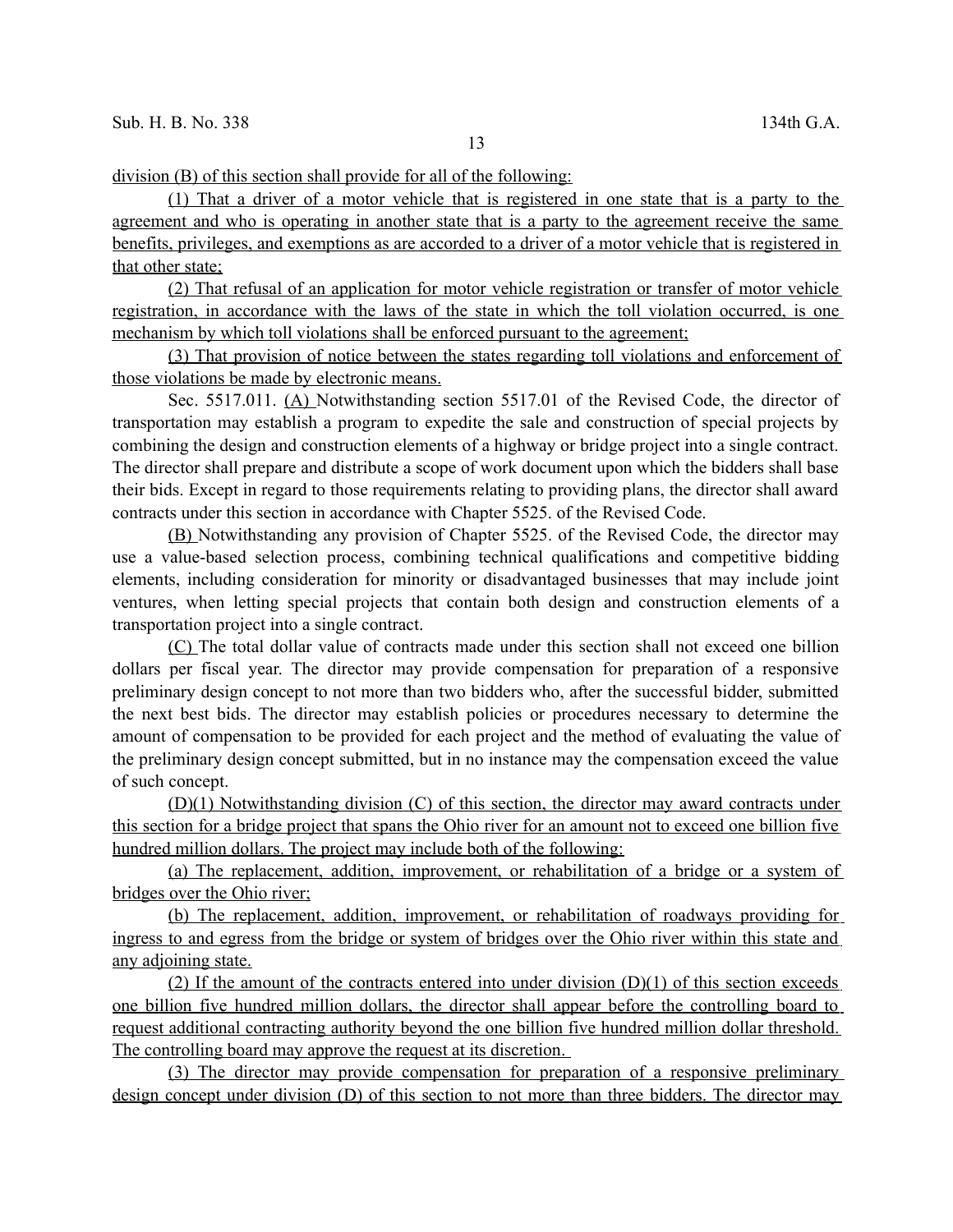establish policies or procedures necessary to determine the amount of compensation to be provided for the project and the method of evaluating the value of the preliminary design concept submitted, but in no instance may the compensation exceed the cost to develop such concept.

 (4) The authority granted under division (D) of this section is granted for the purposes of any application for available federal funding. Any such federal funding awarded shall be expended only pursuant to appropriations made by the general assembly after the effective date of this amendment.

SECTION 2. That existing sections 306.37, 4501.025, 4501.13, 4506.06, 4506.09, 4507.112, 4507.24, 4508.08, and 5517.011 of the Revised Code are hereby repealed.

SECTION 3. That Section 223.15 of S.B. 310 of the 133rd General Assembly (as amended by H.B. 110 of the 134th General Assembly) be amended to read as follows:

Sec. 223.15. The foregoing appropriation item C725E2, Local Parks, Recreation, and Conservation Projects, shall be used to support the projects listed in this section. An amount equal to two per cent of the projects listed may be used by the Department of Natural Resources for the administration of local projects.

|                           |                                                 | $\overline{2}$ |             |
|---------------------------|-------------------------------------------------|----------------|-------------|
| $\mathbf{A}$              | Project List                                    |                |             |
| B                         | <b>Baileys Bike Trail</b>                       |                | \$2,000,000 |
| $\mathcal{C}$             | <b>Smale Riverfront Park</b>                    |                | \$1,700,000 |
| D                         | Cincinnati Court Street Plaza                   |                | \$1,500,000 |
| E                         | Galloway Sports Complex One Field Project       |                | \$1,500,000 |
| $\boldsymbol{\mathrm{F}}$ | More Home to Roam                               |                | \$1,500,000 |
| G                         | Columbus Zoo Conservation Education Renovations |                | \$1,000,000 |
| H                         | Holmes County Park District Trail               |                | \$1,000,000 |
| I                         | <b>Loveland Parking Facility</b>                |                | \$900,000   |
| J                         | Conneaut Marina Improvement                     |                | \$850,000   |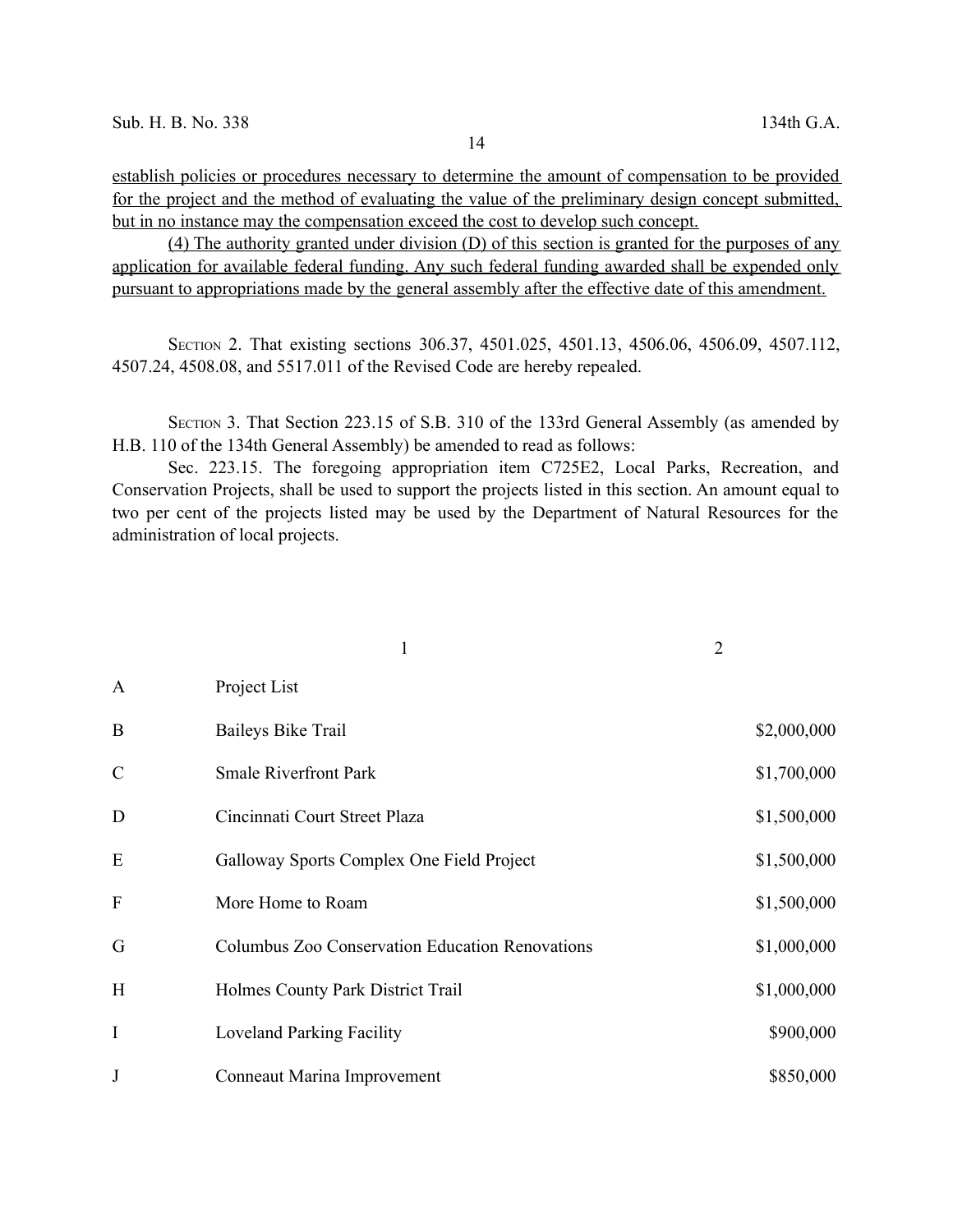| $\rm K$                   | The Foundry                                               | \$850,000 |
|---------------------------|-----------------------------------------------------------|-----------|
| L                         | <b>Cleveland MetroParks Zoo</b>                           | \$800,000 |
| M                         | Euclid Waterfront Improvement Plan Phase II               | \$800,000 |
| N                         | <b>Stubbs Park Improvements</b>                           | \$800,000 |
| $\mathbf O$               | Toledo Zoo Entry Complex and Tiger and Bear<br>Exhibit    | \$800,000 |
| ${\bf P}$                 | <b>Auglaize Mercer Recreational Complex</b>               | \$750,000 |
| Q                         | Chippewa Lake Park Project                                | \$750,000 |
| $\mathbf R$               | Hamilton Beltline Trail                                   | \$750,000 |
| ${\bf S}$                 | Hudson Greenway Trail                                     | \$750,000 |
| T                         | Montgomery Quarter - Keystone Park                        | \$750,000 |
| U                         | Sandusky Bay Pathway/Landing Park                         | \$750,000 |
| V                         | Scranton Trail Project                                    | \$750,000 |
| W                         | Makino Park Inclusive Fields                              | \$675,000 |
| $\boldsymbol{\mathrm{X}}$ | Harbin Park Pavilion                                      | \$550,000 |
| Y                         | Akron Zoo                                                 | \$500,000 |
| Z                         | Alum Creek and Olentangy Trail Connector                  | \$500,000 |
| AA                        | Flats East Bank Phase 3                                   | \$500,000 |
| AB                        | Forest Lawn Flood Plain Restoration and Wildlife<br>Trail | \$500,000 |
| AC                        | Great Miami River Recreation Bike Trail                   | \$500,000 |
| AD                        | Healey Creek Flood Mitigation                             | \$500,000 |
| AE                        | Jim Simmons Trail Reservoir Trail                         | \$500,000 |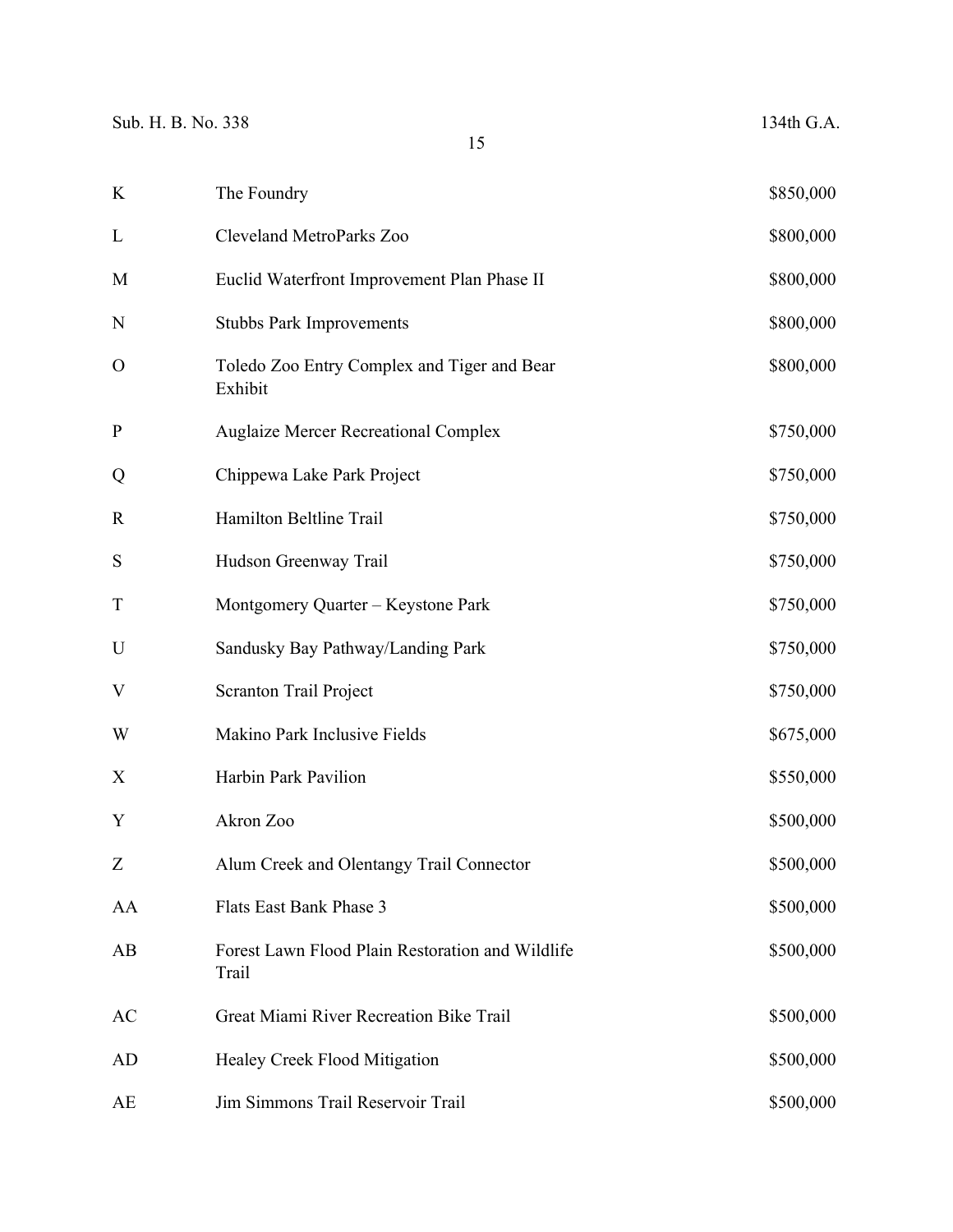| AF | Kurt Tunnell Memorial Trail                                          | \$500,000 |
|----|----------------------------------------------------------------------|-----------|
| AG | Massillon Reservoir Park Splash Pad                                  | \$500,000 |
| AH | Medina Weymouth Community Center                                     | \$500,000 |
| AI | <b>Megaland Replacement Project</b>                                  | \$500,000 |
| AJ | North Canton Performing Arts Park                                    | \$500,000 |
| AK | North Ridgeville Millcreek Conservation and Flood<br>Control Round 3 | \$500,000 |
| AL | Oak Harbor Waterfront                                                | \$500,000 |
| AM | Scioto River Bridge and Trail                                        | \$500,000 |
| AN | Springbrook Gardens Park Recreational Facility                       | \$500,000 |
| AO | Jackson Township Tam O'Shanter Park                                  | \$500,000 |
| AP | The Wilds Overlook Café                                              | \$500,000 |
| AQ | The Wilds RV Park                                                    | \$500,000 |
| AR | Westlake Clague Park Playground Renovation                           | \$487,155 |
| AS | Chagrin River and Lake Erie Boat Access                              | \$475,000 |
| AT | Pymatuning Valley Greenway Project                                   | \$450,000 |
| AU | Sunbury Ohio to Erie trail Design and Construction                   | \$450,000 |
| AV | <b>Ripley Freedom Landing Boat Dock</b>                              | \$425,000 |
| AW | <b>Wadsworth Memorial Park Improvements</b>                          | \$420,000 |
| AX | <b>Education Center at Wild Hearts African Farm</b>                  | \$400,000 |
| AY | Fairport Harbor Docks and Marina Project                             | \$400,000 |
| AZ | Forest Run Metro Park Timberman Project                              | \$400,000 |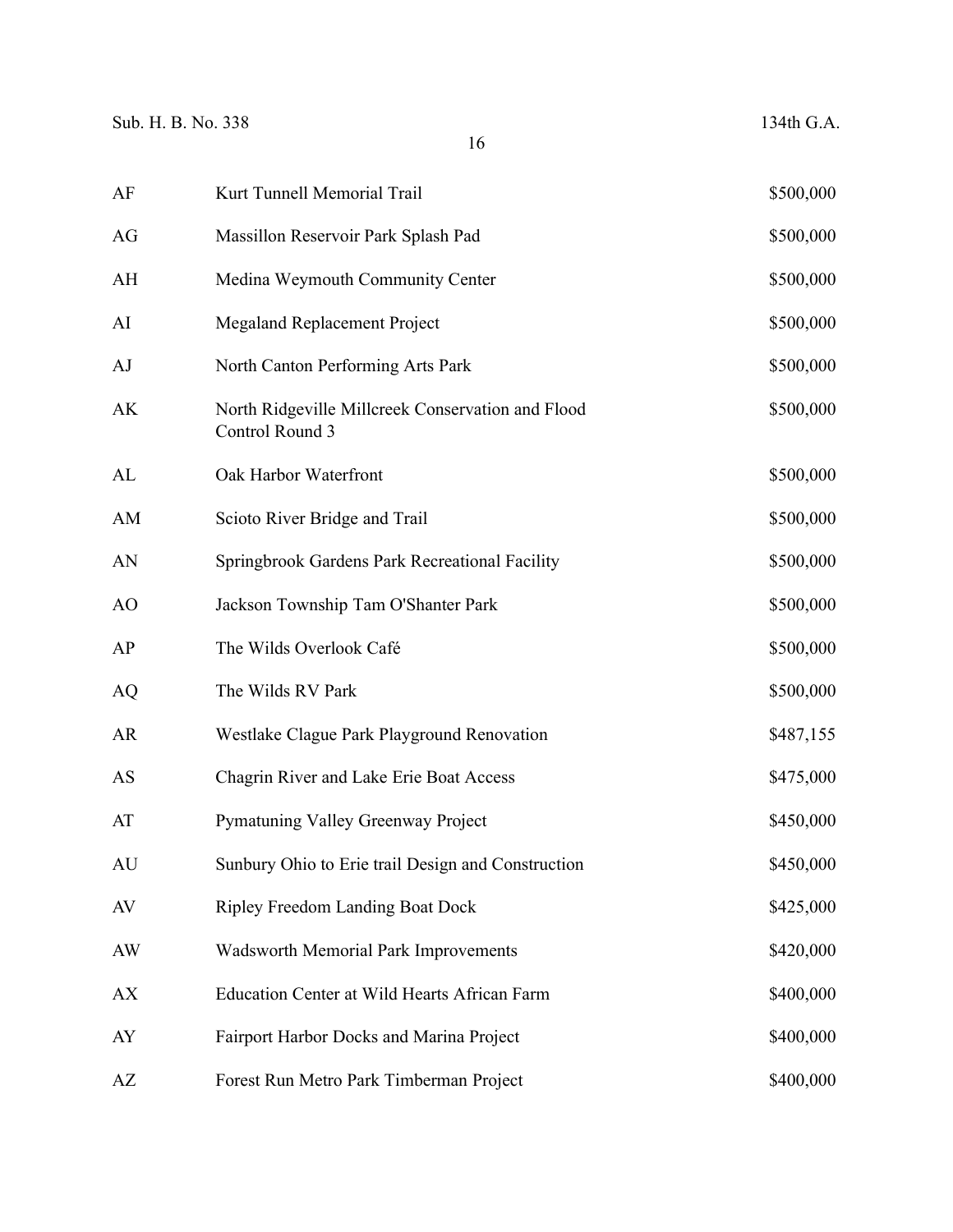| BA | Geneva Memorial Field Improvements                        | \$400,000 |
|----|-----------------------------------------------------------|-----------|
| ΒB | Memorable Morrow                                          | \$400,000 |
| ВC | Thaddeus Kosciuszko Park                                  | \$400,000 |
| BD | Worthington McCord Park Renovations                       | \$400,000 |
| ВE | <b>Adams County Welcome Center</b>                        | \$350,000 |
| BF | Crestline Pool and Park                                   | \$350,000 |
| BG | <b>Gateway Regional Sports Complex</b>                    | \$350,000 |
| BH | Orrville Park Gateway Project                             | \$350,000 |
| BI | Shelby Black Fork Commons Plaza                           | \$350,000 |
| ΒJ | Sidney Canal Feeder Trail                                 | \$350,000 |
| ΒK | Wright Patterson AFB Main Gate Park Land<br>Acquisition   | \$350,000 |
| ВL | Lane Avenue Shared Use Path Project                       | \$338,000 |
| ВM | Sheffield Village French Creek Project                    | \$325,000 |
| ΒN | Ashland Freer Field Improvements                          | \$300,000 |
| ВO | Flying Squirrel Preserve Morrow County Parks<br>Expansion | \$300,000 |
| BP | Hayden Run Trail Extension                                | \$300,000 |
| BQ | Lafayette Township Park Improvements                      | \$300,000 |
| BR | Little Miami River Access at Bass Island                  | \$300,000 |
| BS | Magic Mile Trail                                          | \$300,000 |
| ВT | Marshallville Preserve                                    | \$300,000 |
| BU | Portage Lakes Drive Community Park                        | \$300,000 |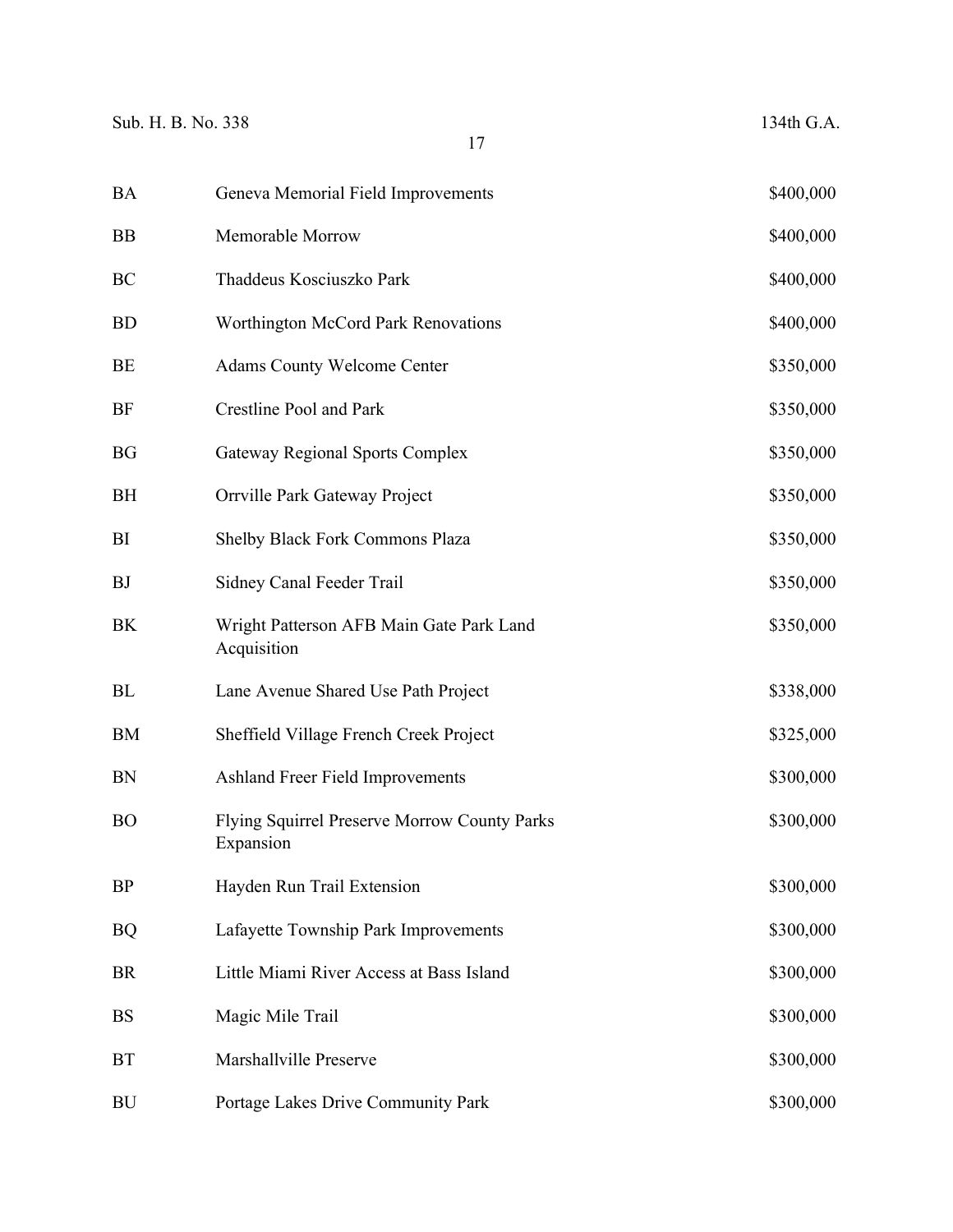| Sub. H. B. No. 338 | 18                                                                      | 134th G.A. |
|--------------------|-------------------------------------------------------------------------|------------|
| BV                 | Rossford Marina and Veterans Memorial Park<br><b>Safety Renovations</b> | \$300,000  |
| <b>BW</b>          | <b>Alliance Park System Improvements</b>                                | \$250,000  |
| BX                 | Canal Fulton Park Phase 2                                               | \$250,000  |
| BY                 | Cave Lake Center for Community Leadership                               | \$250,000  |
| BZ                 | Clay Township Park Pavilion & Playground<br>Improvements                | \$250,000  |
| CA                 | <b>Conneaut Township Park Project</b>                                   | \$250,000  |
| CB                 | Cooper Lodge, Camp Lakota                                               | \$250,000  |
| CC                 | Diamond Park                                                            | \$250,000  |
| CD                 | E. Milo Beck Park-Clearcreek Park-Hazel Woods<br><b>Connector Trail</b> | \$250,000  |
| <b>CE</b>          | <b>Faircrest Park Improvements</b>                                      | \$250,000  |
| <b>CF</b>          | First Ladies' Library Improvements                                      | \$250,000  |
| CG                 | Geneva-on-the-Lake Bike Trail                                           | \$250,000  |
| <b>CH</b>          | Heights to Hudson Trail                                                 | \$250,000  |
| CI                 | J. Babe Stern Ball Field                                                | \$250,000  |
| CJ                 | Kalida 4 Seasons Community Health/Fitness Track                         | \$250,000  |
| <b>CK</b>          | Metzger Park Project                                                    | \$250,000  |
| <b>CL</b>          | Millersport Canal Restoration - Phase I                                 | \$250,000  |
| <b>CM</b>          | Randolph Township Old School Playground                                 | \$250,000  |
| <b>CN</b>          | Recreational Field Improvements (Star Mill Park)                        | \$250,000  |
| CO                 | Wasson Way Uptown Connector Trail                                       | \$250,000  |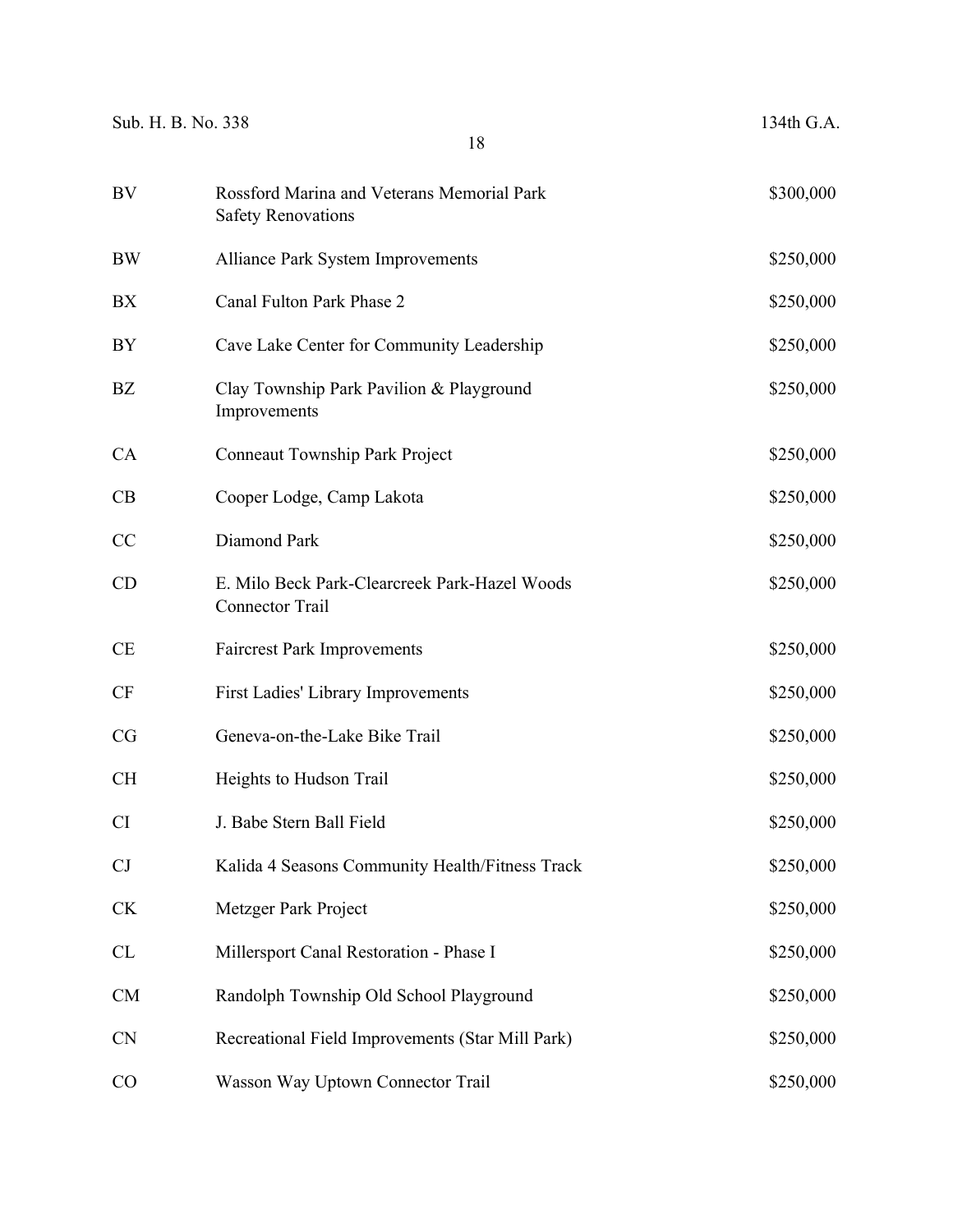| CP        | Akron Children's Hospital                                                         | \$225,000 |
|-----------|-----------------------------------------------------------------------------------|-----------|
| CQ        | McDonald Commons Master Plan                                                      | \$215,000 |
| CR        | Lawrence County Union Rome Trails and<br>Walkways                                 | \$214,000 |
| <b>CS</b> | Bay Village Walker Road Retention Basin                                           | \$212,500 |
| <b>CT</b> | Ashland Main Street Town Square Park                                              | \$200,000 |
| <b>CU</b> | <b>Black River Community Multi-use Facility</b>                                   | \$200,000 |
| <b>CV</b> | Bradstreet's Landing Pier, Lakefront Access and<br><b>Resiliency Improvements</b> | \$200,000 |
| <b>CW</b> | <b>Buckeye Lake Dredge</b>                                                        | \$200,000 |
| <b>CX</b> | East Lincoln Street Connector Project                                             | \$200,000 |
| <b>CY</b> | Elks CC Dam Repair Project                                                        | \$200,000 |
| <b>CZ</b> | Holden Arboretum                                                                  | \$200,000 |
| DA        | Home Road Trail Extension                                                         | \$200,000 |
| DB        | Kenton Memorial Park Golf Course Recreation<br>Center                             | \$200,000 |
| DC        | Kuliga Park Improvement Project Phase I                                           | \$200,000 |
| DD        | Lebanon Sports Complex Improvements                                               | \$200,000 |
| DE        | Lima All Ability Playground                                                       | \$200,000 |
| DF        | Lorain County Metro Park Connector                                                | \$200,000 |
| DG        | Matthew Thomas Park Master Plan                                                   | \$200,000 |
| DH        | Mayerson JCC Improvements                                                         | \$200,000 |
| DI        | Munson Springs Nature Preserve & Historical Site                                  | \$200,000 |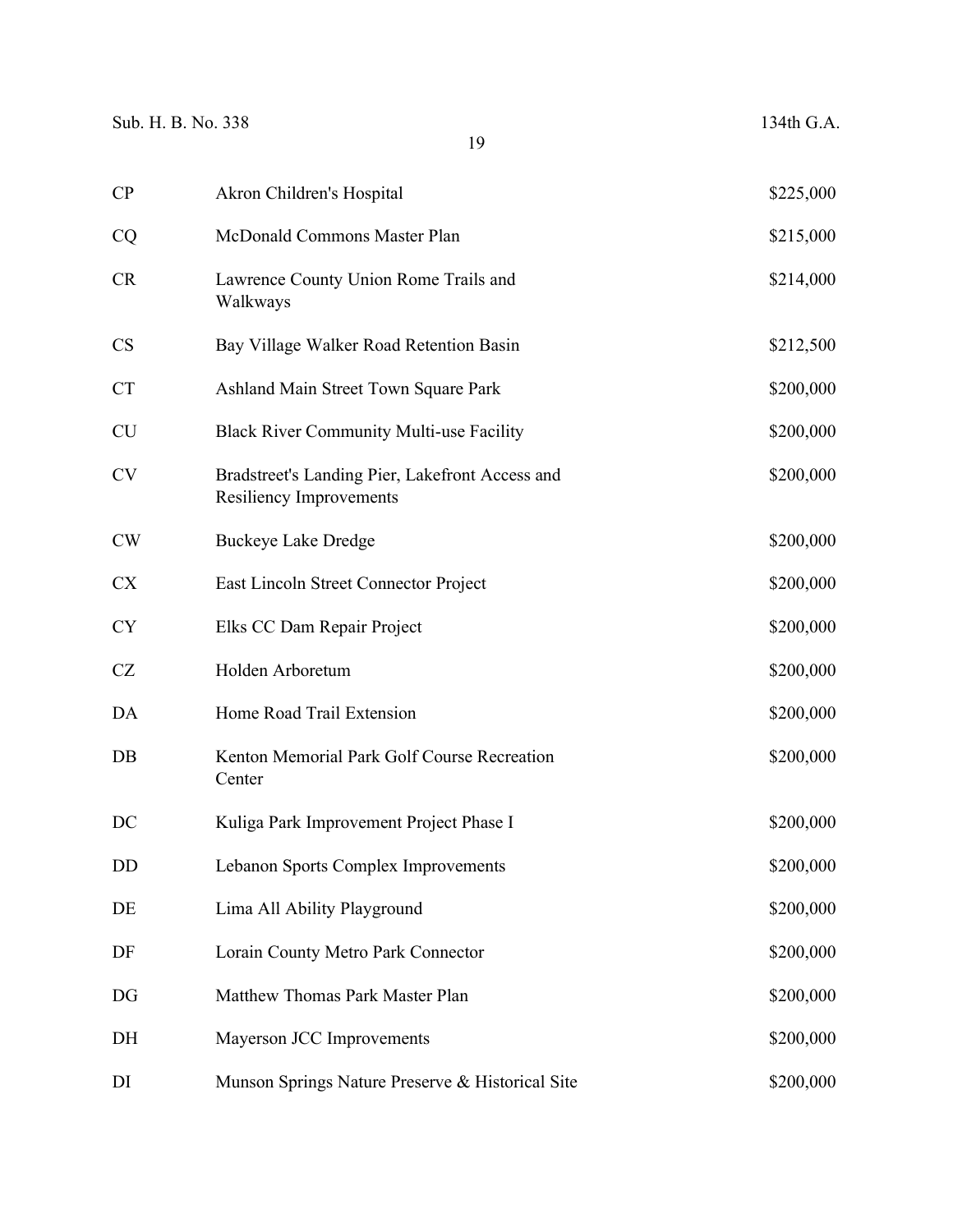| DJ             | <b>Opportunity Park Improvements</b>                                                     | \$200,000 |
|----------------|------------------------------------------------------------------------------------------|-----------|
| DK             | Perry Township Lakeshore Improvement Project                                             | \$200,000 |
| DL             | Red Brook Metropark Flagship Park                                                        | \$200,000 |
| DM             | Shared Use Path Connector from Goosepond Road<br>to the Licking County Health Department | \$200,000 |
| DN             | Sheffield Village Trails                                                                 | \$200,000 |
| D <sub>O</sub> | Sylvania Burnham Park Upgrade/Plummer Pool<br>Renovations                                | \$200,000 |
| DP             | Wellston Pride Park Revitalization Project Phase II                                      | \$200,000 |
| DQ             | West Jefferson Park                                                                      | \$200,000 |
| DR             | Fort Jennings Freedom Square                                                             | \$175,000 |
| DS             | Lebanon Bicentennial Park Restrooms                                                      | \$175,000 |
| DT             | McKelvey Lake Park                                                                       | \$175,000 |
| DU             | 3 Rivers Peninsula Project                                                               | \$150,000 |
| DV             | <b>Antrim Community Center</b>                                                           | \$150,000 |
| <b>DW</b>      | Bronson Park Multi-use Path                                                              | \$150,000 |
| DX             | Crescent Park Regional Universal Play Area                                               | \$150,000 |
| DY             | Findlay Playground/Grant Park/Over-the-Rhine<br><b>Recreation Center</b>                 | \$150,000 |
| DZ             | Glass City Enrichment Center                                                             | \$150,000 |
| EA             | Gorman Park Redevelopment Project                                                        | \$150,000 |
| EB             | Grafton Reservoir Park Trail                                                             | \$150,000 |
| EC             | Grandview Yard Recreational Trail                                                        | \$150,000 |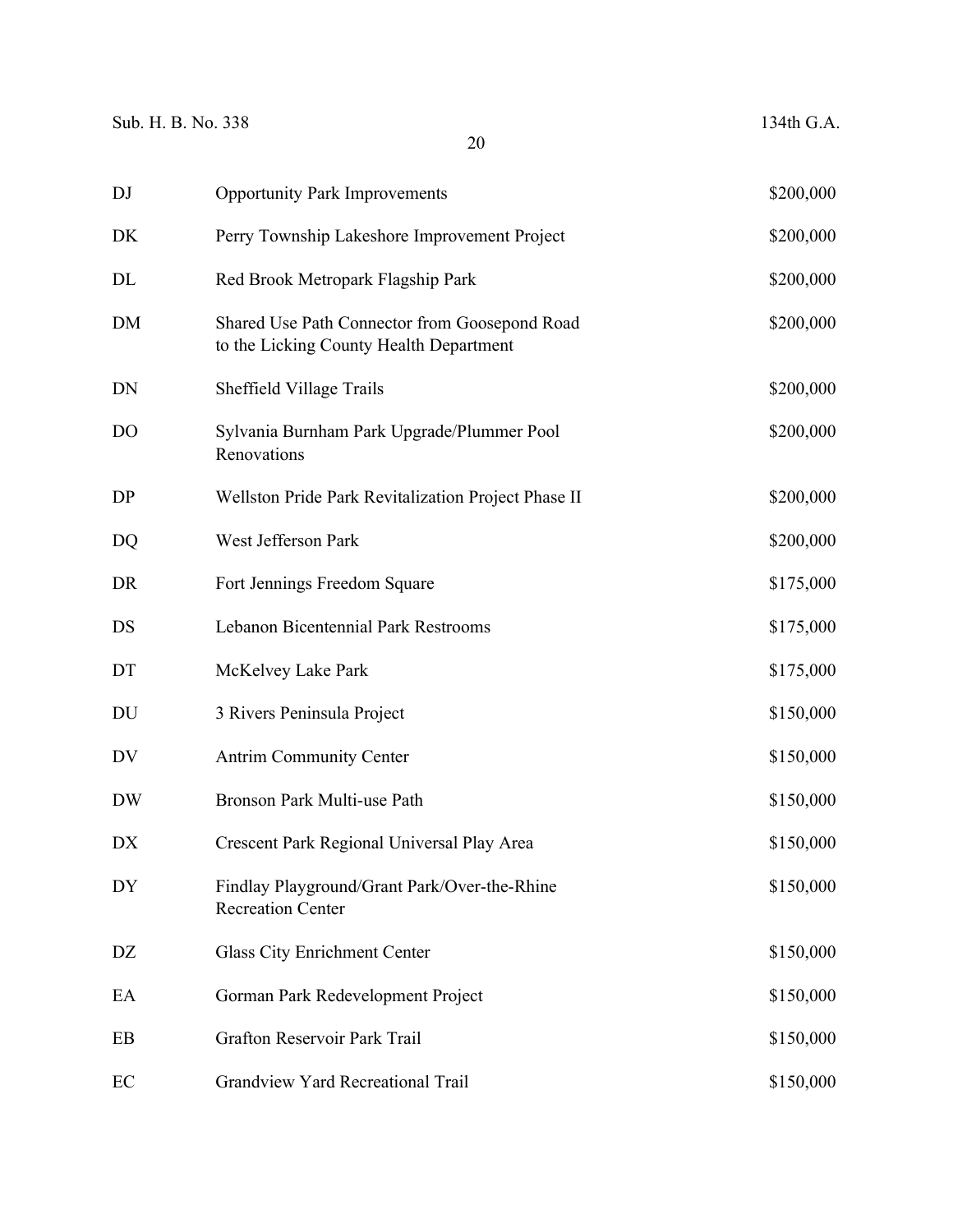| <b>ED</b>                | Harbin Park Loop Trail                                   | \$150,000 |
|--------------------------|----------------------------------------------------------|-----------|
| EE                       | Lancaster All Accessible Sports Complex and Park         | \$150,000 |
| EF                       | Little Hocking Community and Recreation Center           | \$150,000 |
| EG                       | Moberly Branch Connector Trail                           | \$150,000 |
| EH                       | Delhi Township Neighborhood Playground Area              | \$150,000 |
| EI                       | Ottawa Hills Recreation Field/Renovation                 | \$150,000 |
| EJ                       | Ottawa Memorial Pool Improvements                        | \$150,000 |
| EK                       | Parker Square and Memorial Park Improvements<br>Project  | \$150,000 |
| EL                       | Pickerington Soccer Association Facility<br>Improvements | \$150,000 |
| EM                       | Piqua Downtown Riverfront Park Improvements              | \$150,000 |
| EN                       | Powhatan Boat Ramp                                       | \$150,000 |
| <b>EO</b>                | Pump House Meadow and Mindfulness Trail                  | \$150,000 |
| EP                       | Rodger W. Young Park: Kiwanis Inclusive Play<br>Park     | \$150,000 |
| EQ                       | Strongsville Ehrnfelt Center                             | \$150,000 |
| ER                       | Swanton Railroad Park                                    | \$150,000 |
| $\mathop{\hbox{\rm ES}}$ | Horizon Education Playground Improvements                | \$140,000 |
| ET                       | Lake Jinelle Rehabilitation                              | \$140,000 |
| ${\rm EU}$               | <b>Wadsworth Durling Park Improvements</b>               | \$135,000 |
| EV                       | <b>Plymouth Community Pool</b>                           | \$125,000 |
| EW                       | Henry County Park Board Bridge Project                   | \$125,000 |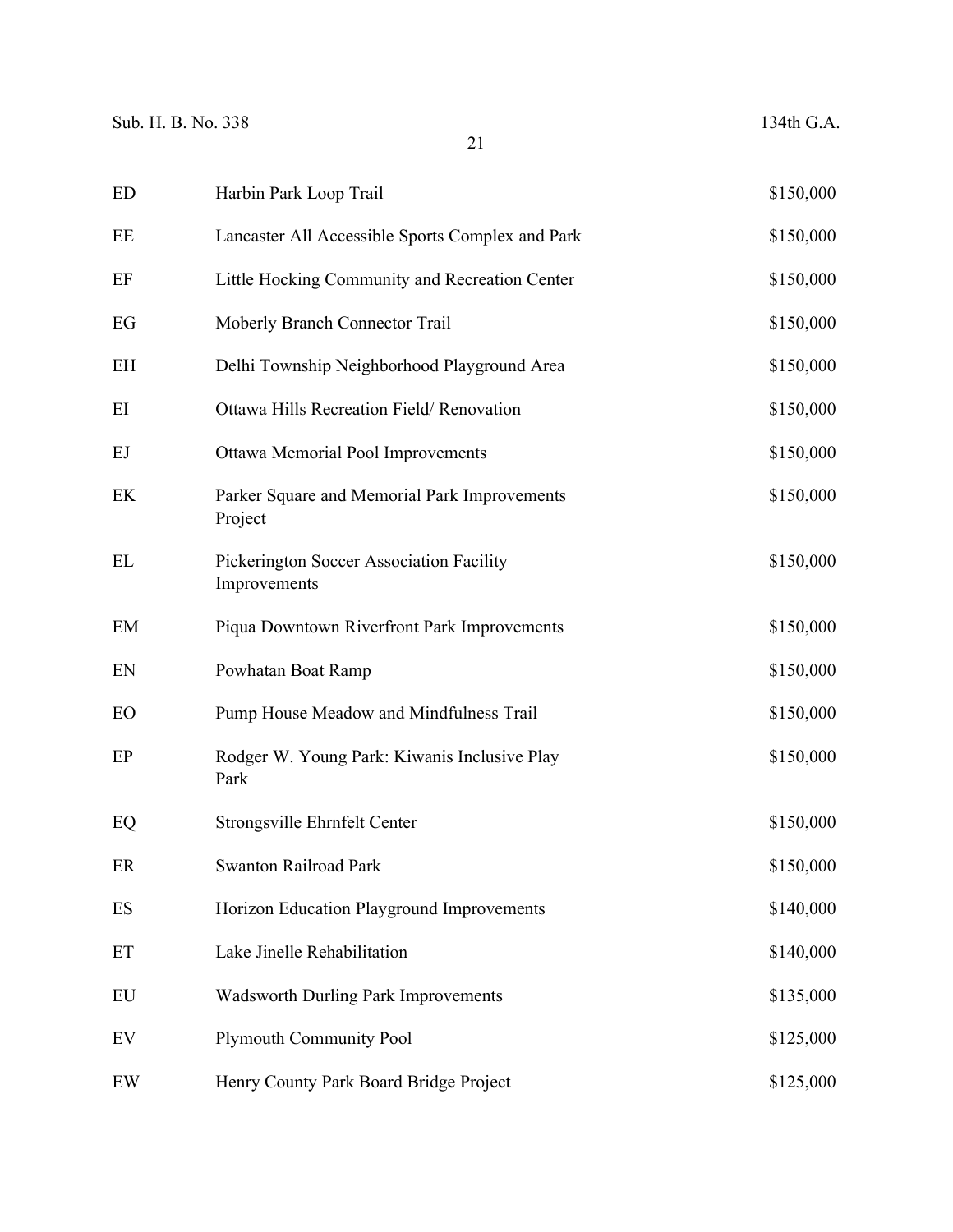| EX        | Reagan Park and Trail                                      | \$122,000 |
|-----------|------------------------------------------------------------|-----------|
| EY        | Freeman Road Park Project                                  | \$115,000 |
| EZ        | Mary Rutan Tennis Court Project                            | \$115,000 |
| FA        | Lodi's Richman Field Splash Pad                            | \$105,000 |
| FB        | Avon Lake Weiss Field Park Pavilion Replacement<br>Project | \$100,000 |
| FC        | Avon Veterans Memorial Park Expansion                      | \$100,000 |
| <b>FD</b> | Caldwell Ice Rink Construction                             | \$100,000 |
| $\rm FE$  | Camp Butterworth                                           | \$100,000 |
| FF        | Camp Libbey                                                | \$100,000 |
| FG        | Camp Stoneybrook                                           | \$100,000 |
| <b>FH</b> | Camp WhipPoorWill                                          | \$100,000 |
| FI        | Carlisle Township Veteran's Memorial                       | \$100,000 |
| FJ        | Central Avenue Pedestrian and Bike Trail                   | \$100,000 |
| <b>FK</b> | Circleville Ted Lewis Park Renovation                      | \$100,000 |
| FL        | City of Brooklyn Trail Project                             | \$100,000 |
| <b>FM</b> | North Olmsted Clague Park Improvements                     | \$100,000 |
| <b>FN</b> | Columbia Township Wooster Pike Bike Trail                  | \$100,000 |
| FO        | Concord Township Park Redevelopment Plan                   | \$100,000 |
| <b>FP</b> | Forest Park Central Park Improvements                      | \$100,000 |
| FQ        | Galion Park Square Renovation                              | \$100,000 |
| <b>FR</b> | Gratis Bicentennial Park                                   | \$100,000 |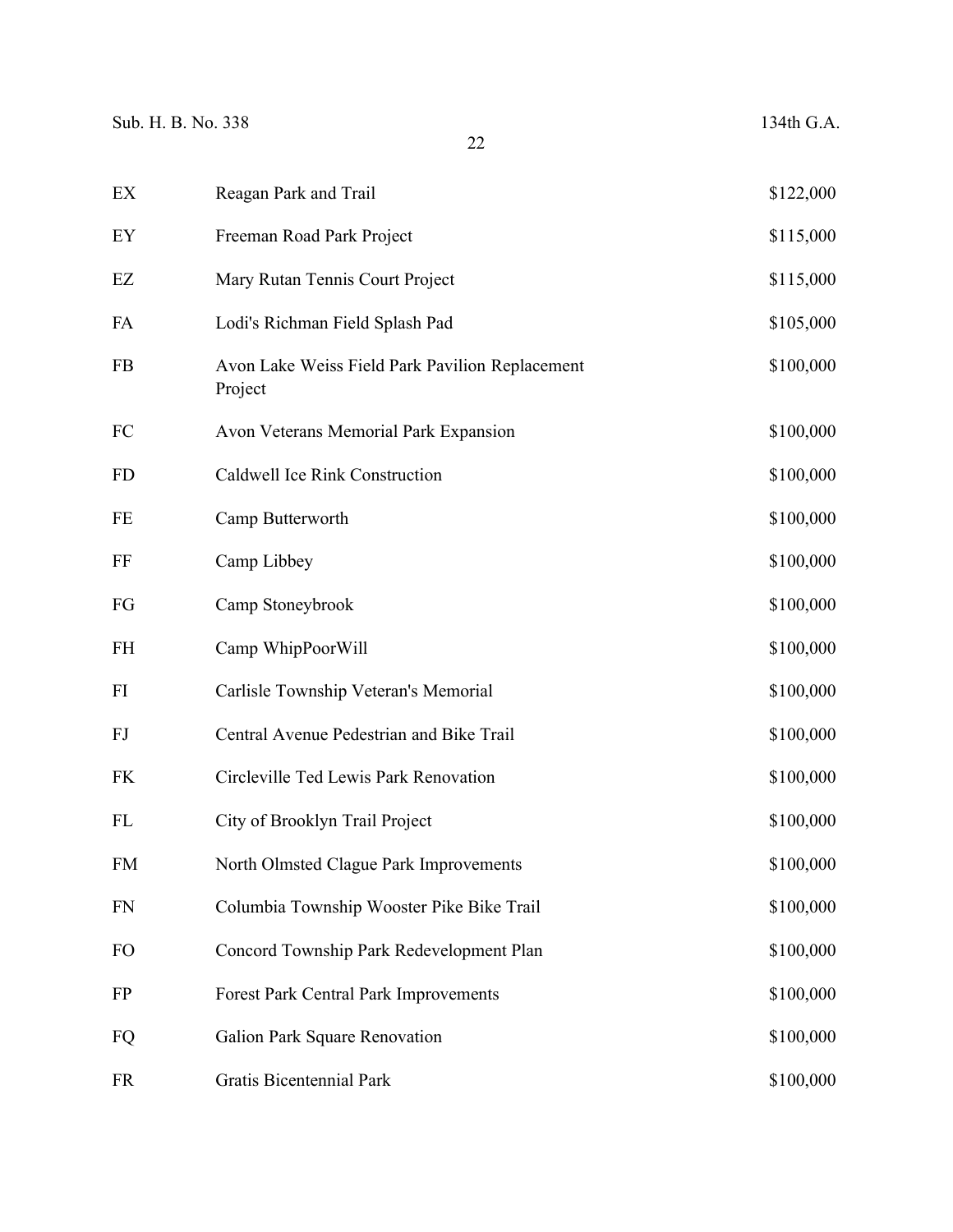| <b>FS</b> | <b>Great Stone Viaduct</b>                                                          | \$100,000 |
|-----------|-------------------------------------------------------------------------------------|-----------|
| <b>FT</b> | Lisbon Greenway Bike Trail                                                          | \$100,000 |
| <b>FU</b> | Harvest Home Park Lodge 21st Century<br>Improvements                                | \$100,000 |
| <b>FV</b> | <b>Independence Civic Center Renovations</b>                                        | \$100,000 |
| <b>FW</b> | Lake to Lodge Accessible Trail Project at Burr Oak<br><b>State Park</b>             | \$100,000 |
| <b>FX</b> | Lockbourne Magnolia Trail                                                           | \$100,000 |
| <b>FY</b> | Mansfield Newhope Inclusive Playground                                              | \$100,000 |
| FZ        | Mayfield Village Civic Center Upgrades                                              | \$100,000 |
| GA        | Meigs County Pool                                                                   | \$100,000 |
| <b>GB</b> | Miracle Field Complex                                                               | \$100,000 |
| GC        | Mitchell Park Trail Connector                                                       | \$100,000 |
| GD        | Perrysville Weltmer Park Upgrades                                                   | \$100,000 |
| <b>GE</b> | Poland Municipal Forest Restoration                                                 | \$100,000 |
| <b>GF</b> | Rock Creek Connector Trail                                                          | \$100,000 |
| GG        | Rodger W. Young Park: Ball Diamond                                                  | \$100,000 |
| <b>GH</b> | Schultz Campus for Jewish Life: Family Recreation<br>and Accessibility Enhancements | \$100,000 |
| GI        | <b>Stark County Firefighters Memorial Park</b>                                      | \$100,000 |
| GJ        | <b>Summit Metro Parks</b>                                                           | \$100,000 |
| <b>GK</b> | Village of Chagrin Falls Riverside Park Walking<br>Path                             | \$100,000 |
| GL        | Whitehall Community Park Revitalization                                             | \$100,000 |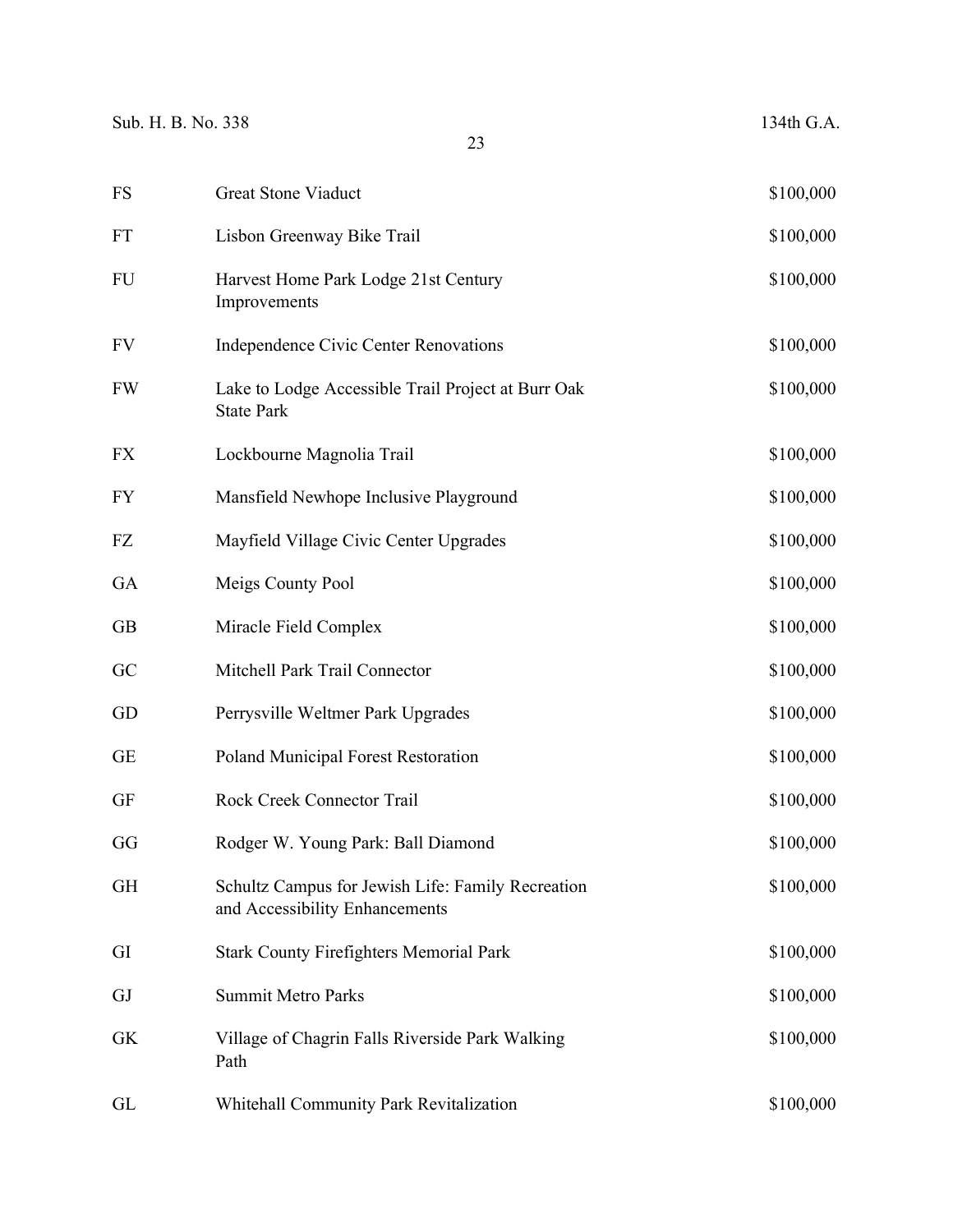| <b>GM</b> | Williams County West Unity Village Splash Pad                        | \$100,000 |
|-----------|----------------------------------------------------------------------|-----------|
| GN        | <b>Waldo Community Center Walking Bridge</b>                         | \$99,000  |
| <b>GO</b> | Karohl Park CXT Restrooms                                            | \$95,000  |
| GP        | Hobson Freedom Park                                                  | \$95,000  |
| GQ        | Marion Township Greenway Phase 1                                     | \$85,000  |
| GR        | <b>Stanbery Park Shelter</b>                                         | \$80,000  |
| GS        | Lake Baccarat Richwood Park Improvements                             | \$76,739  |
| GT        | Bramble Recreation Area Nature Playscape                             | \$75,000  |
| GU        | Brecksville Blossom Hill Baseball Field Lighting                     | \$75,000  |
| GV        | Buckeye Lake Crystal Lagoon                                          | \$75,000  |
| GW        | Geneva-on-the-Lake Shoreline Protection Project                      | \$75,000  |
| GX        | Hiestand Woods Improvement Project                                   | \$75,000  |
| GY        | Lela McGuire Jeffrey Park Soccer Complex                             | \$75,000  |
| GZ        | <b>Lisbon Park Walking Track</b>                                     | \$75,000  |
| HA        | McConnelsville Community Recreation Building                         | \$75,000  |
| HB        | <b>Olmsted Falls Playground Enhancements</b>                         | \$75,000  |
| HC        | <b>Olmsted Township Brentwood Playground</b><br>Development          | \$75,000  |
| HD        | Renovate Existing Fitzwater Train Yard Operations<br><b>Building</b> | \$75,000  |
| НE        | Seven Hills Calvin Park Concession Project                           | \$75,000  |
| HF        | Summit Lake Vision Plan                                              | \$75,000  |
| HG        | Van Wert Reservoir Trails                                            | \$75,000  |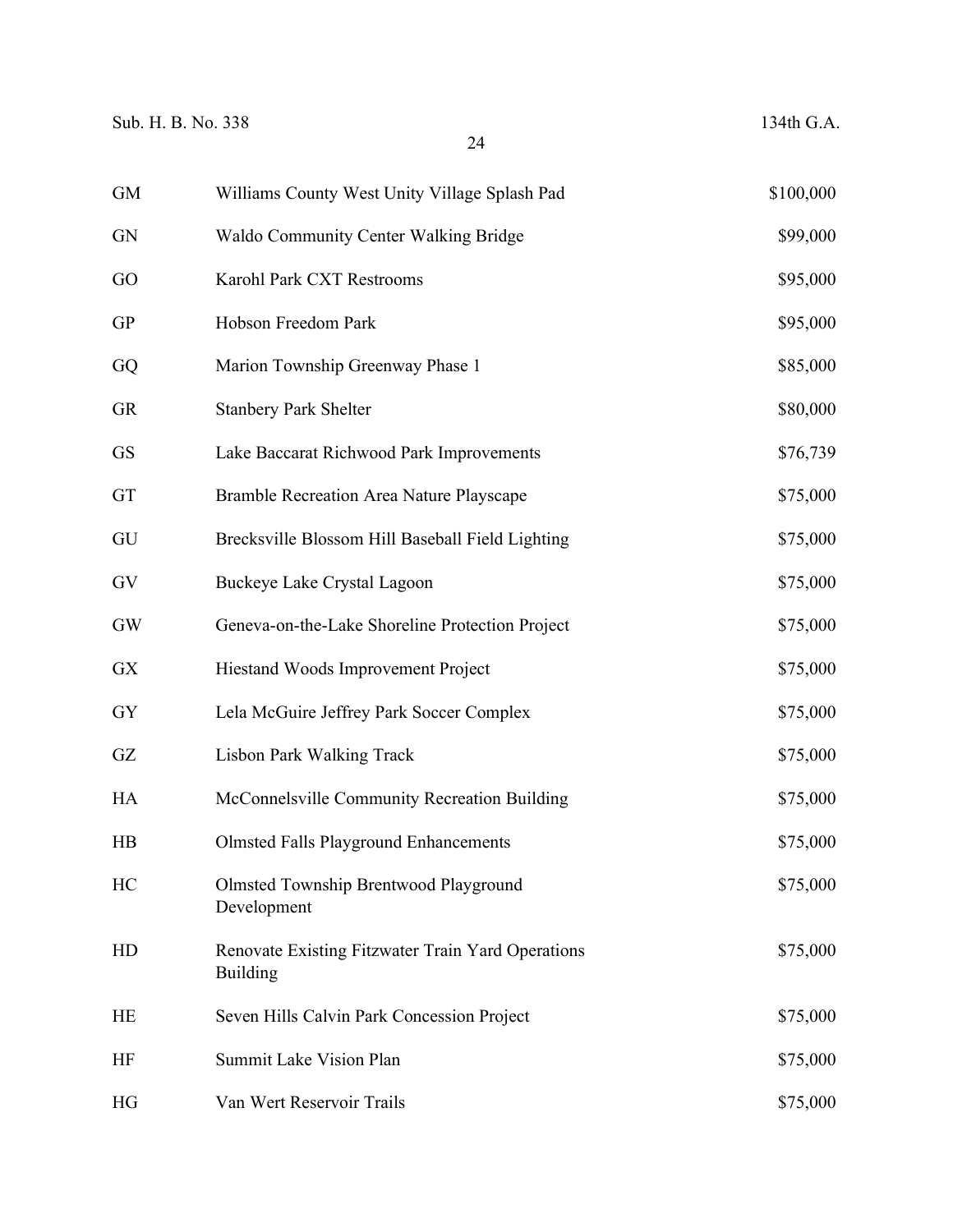| Sub. H. B. No. 338 | 25                                                          | 134th G.A. |
|--------------------|-------------------------------------------------------------|------------|
| <b>HH</b>          | Vermillion Lakefront Revitalization                         | \$75,000   |
| H <sub>I</sub>     | Village of Moreland Hills Forest Ridge Park<br>Improvements | \$75,000   |
| HJ                 | Wapakoneta Veterans Memorial Park Splash Pad                | \$75,000   |
| <b>HK</b>          | Wellsville Marina                                           | \$75,000   |
| HL                 | Ray Mellert Park                                            | \$71,000   |
| HM                 | Willard Park Playground                                     | \$60,000   |
| HN                 | Gloria Glens Park Improvements                              | \$56,000   |
| HO                 | Heartland Trail                                             | \$55,000   |
| HP                 | Willadale Segment-Southgate Connector Trail                 | \$55,000   |
| HQ                 | <b>Chardon Living Memorial Park Improvements</b>            | \$50,000   |
| <b>HR</b>          | Earl Thomas Conley Park Improvements                        | \$50,000   |
| <b>HS</b>          | Fayette Normal Memorial Park Community Splash<br>Pad        | \$50,000   |
| HT                 | Fox Island Inclusive Playground                             | \$50,000   |
| HU                 | Harmar Pedestrian Bridge Restoration Project                | \$50,000   |
| <b>HV</b>          | Jeromesville Square Park                                    | \$50,000   |
| <b>HW</b>          | Keener Park Renovations/Pickleball Courts                   | \$50,000   |
| <b>HX</b>          | Kent State and Stark State Campus Trail                     | \$50,000   |
| <b>HY</b>          | Kettlersville Village Park Improvement                      | \$50,000   |
| HZ                 | Lebanese Cultural Garden                                    | \$50,000   |
| IA                 | Leipsic Downtown Park and Stage                             | \$50,000   |
| IB                 | Lyndhurst Inclusive and Accessible Playground               | \$50,000   |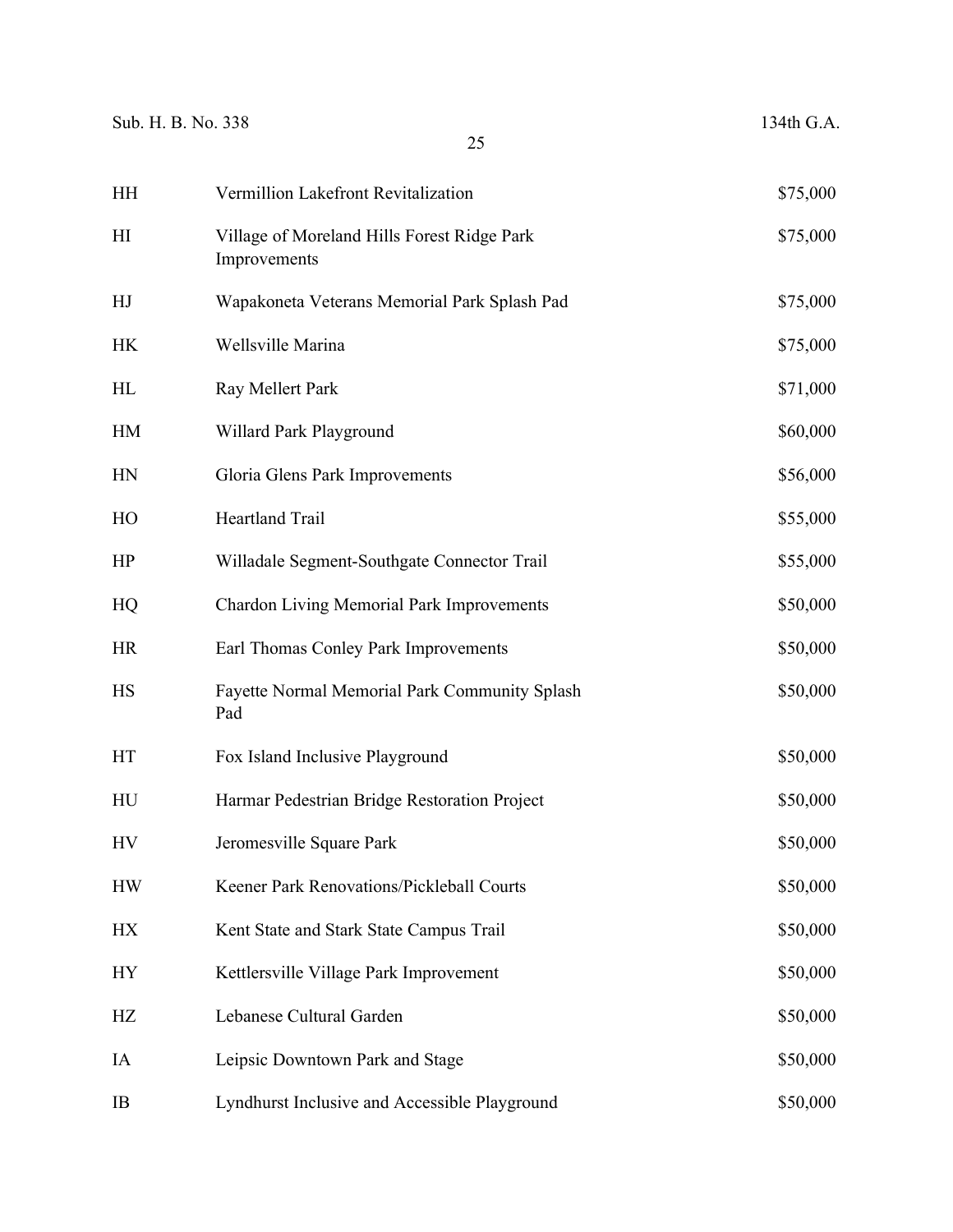| IC             | Magnolia Flouring Mills Restoration                     | \$50,000 |
|----------------|---------------------------------------------------------|----------|
| ID             | Middleburg Heights Public Park Pavilions Project        | \$50,000 |
| IE             | Milford Center Rail Depot                               | \$50,000 |
| IF             | Moscow Riverfront Stabilization                         | \$50,000 |
| IG             | Ohio and Erie Canal Way Towpath Trail                   | \$50,000 |
| <b>IH</b>      | Ohio Township Swimming Pool                             | \$50,000 |
| $\mathbf{I}$   | Perrysburg Inclusive Playground at Rotary Park          | \$50,000 |
| $_{\text{IJ}}$ | Pomeroy Multimodal Path                                 | \$50,000 |
| IK             | Red Cap Park Recreation Development                     | \$50,000 |
| IL             | Revitalization of Short Park                            | \$50,000 |
| IM             | Richwood Opera House                                    | \$50,000 |
| IN             | <b>Silverton Town Commons</b>                           | \$50,000 |
| IO             | Stoner Pond at Ranger Park Fishing Dock<br>Construction | \$50,000 |
| IP             | <b>Uptown Ecological Corridor</b>                       | \$50,000 |
| IQ             | West Union Pedestrian Bike Path                         | \$50,000 |
| IR             | Wooster Memorial Splash Pad Park                        | \$50,000 |
| IS             | Thomas Lane Pocket Park Project                         | \$46,740 |
| IT             | <b>Ault Park Improvements</b>                           | \$46,000 |
| IU             | Carey Memorial Park Backsplash                          | \$45,000 |
| IV             | Headwaters Nature Trail                                 | \$45,000 |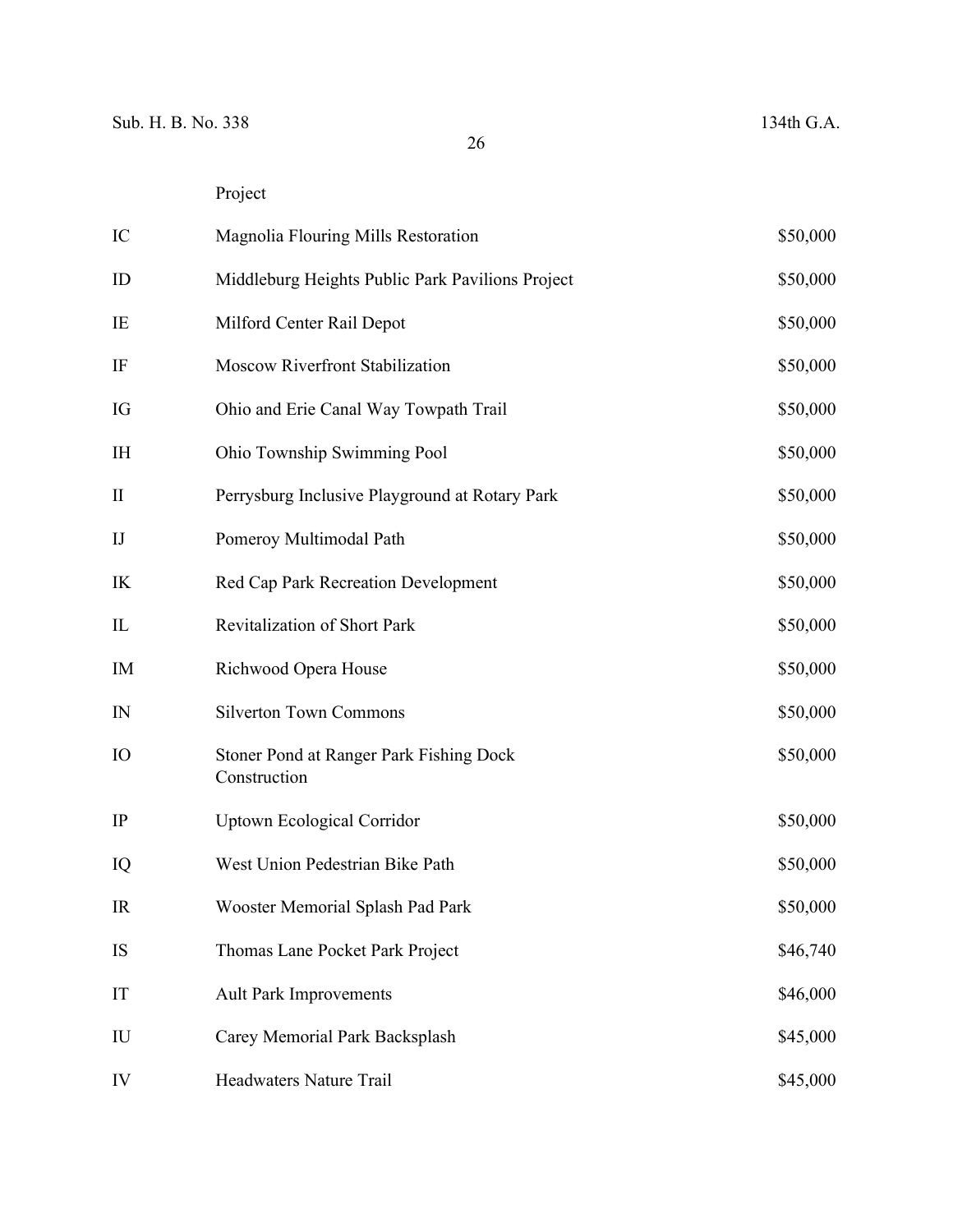| Sub. H. B. No. 338 | 27                                                               | 134th G.A. |  |
|--------------------|------------------------------------------------------------------|------------|--|
| IW                 | Village of Lakemore Hinton Humniston Fitness<br>Park Renovations | \$45,000   |  |
| IX                 | Austin Badger Park Path                                          | \$43,000   |  |
| IY                 | African American Cultural Gardens                                | \$40,000   |  |
| IZ                 | Gallipolis City Pool                                             | \$40,000   |  |
| JA                 | Monroe Community Park Activity Center                            | \$40,000   |  |
| JB                 | Nimisilla Park Excavating                                        | \$40,000   |  |
| JC                 | Rittman Youth Football Field                                     | \$40,000   |  |
| JD                 | Spencer JB Firestone Park                                        | \$40,000   |  |
| JE                 | Ashland County Corner Park Trail                                 | \$38,000   |  |
| JF                 | Jeromesville Community Garden                                    | \$35,000   |  |
| JG                 | Ray Mellert Dog Park Project                                     | \$35,000   |  |
| JH                 | <b>Bradley Park Playground</b>                                   | \$32,279   |  |
| JI                 | Kobak Baseball Field Lighting Project                            | \$32,000   |  |
| JJ                 | Perry Township Community Recreation Center                       | \$30,000   |  |
| JK                 | Village of Weston Community Splash Pad                           | \$30,000   |  |
| JL                 | Weston Reservoir Restoration                                     | \$30,000   |  |
| JM                 | Sunny Lake Park Fishing Pier                                     | \$26,000   |  |
| JN                 | New Richmond Liberty Landing Park                                | \$25,000   |  |
| JO                 | East Liverpool Park Improvements                                 | \$25,000   |  |
| JP                 | Lucas Community Playground                                       | \$25,000   |  |
| JQ                 | New Bremen STEM Waterway                                         | \$25,000   |  |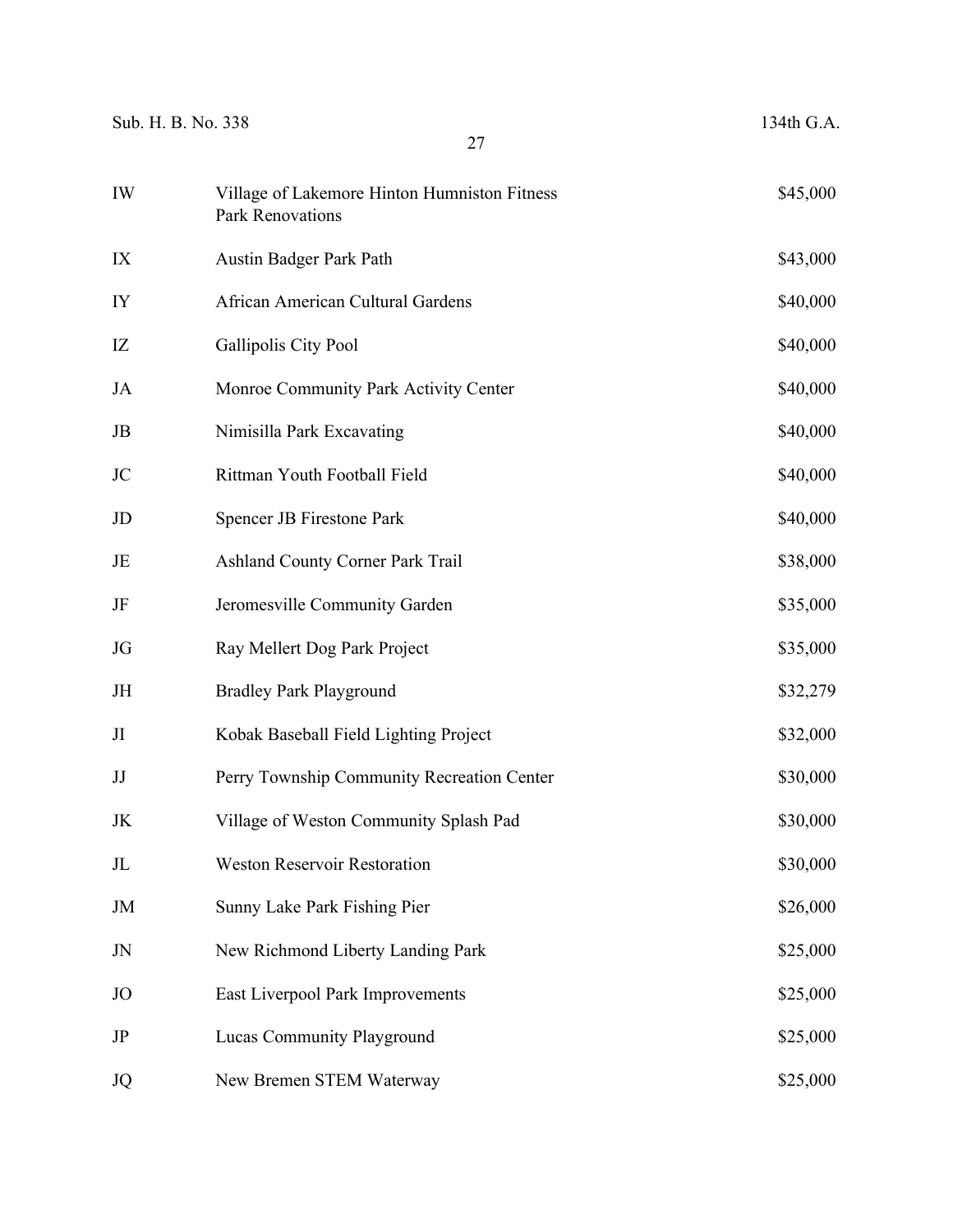| JR        | Rayland Friendship Park Restroom Project      | \$25,000 |
|-----------|-----------------------------------------------|----------|
| JS        | Smiley Park Ball Field Fencing                | \$25,000 |
| JT        | Veterans Park of Wellsville                   | \$25,000 |
| JU        | Willshire Ballpark Enhancements               | \$25,000 |
| JV        | <b>Oakwood Community Park</b>                 | \$22,610 |
| JW        | Cleveland Cultural Gardens - Rusin Garden     | \$22,000 |
| JX        | Pirate Park Improvements                      | \$21,000 |
| JY        | Payne Buckeye Park                            | \$20,500 |
| JZ        | Auglaize Village Handi-capable Heritage Trail | \$20,000 |
| KA        | Kenton Municipal Pool improvements            | \$20,000 |
| <b>KB</b> | <b>Lyons Community Park Improvements</b>      | \$20,000 |
| KC        | Wakeman Trail Connector                       | \$17,000 |
| <b>KD</b> | <b>Lorain Pier Planning Project</b>           | \$15,000 |
| KE        | Alger Park Ballfield Backstop                 | \$12,000 |
| KF        | Outdoor Band Stage at Lucas Community Center  | \$10,000 |
| KG        | Antwerp Riverside Park Fitness Trail          | \$7,500  |
| KH        | New Bremen StoryWalk                          | \$7,500  |
| KI        | <b>Melrose Park Renovation</b>                | \$7,000  |
| KJ        | Grover Hill Welcome Park Playground           | \$5,598  |
| KK        | <b>Broughton Park Playground</b>              | \$4,124  |

SECTION 4. That existing Section 223.15 of S.B. 310 of the 133rd General Assembly (as amended by H.B. 110 of the 134th General Assembly) is hereby repealed.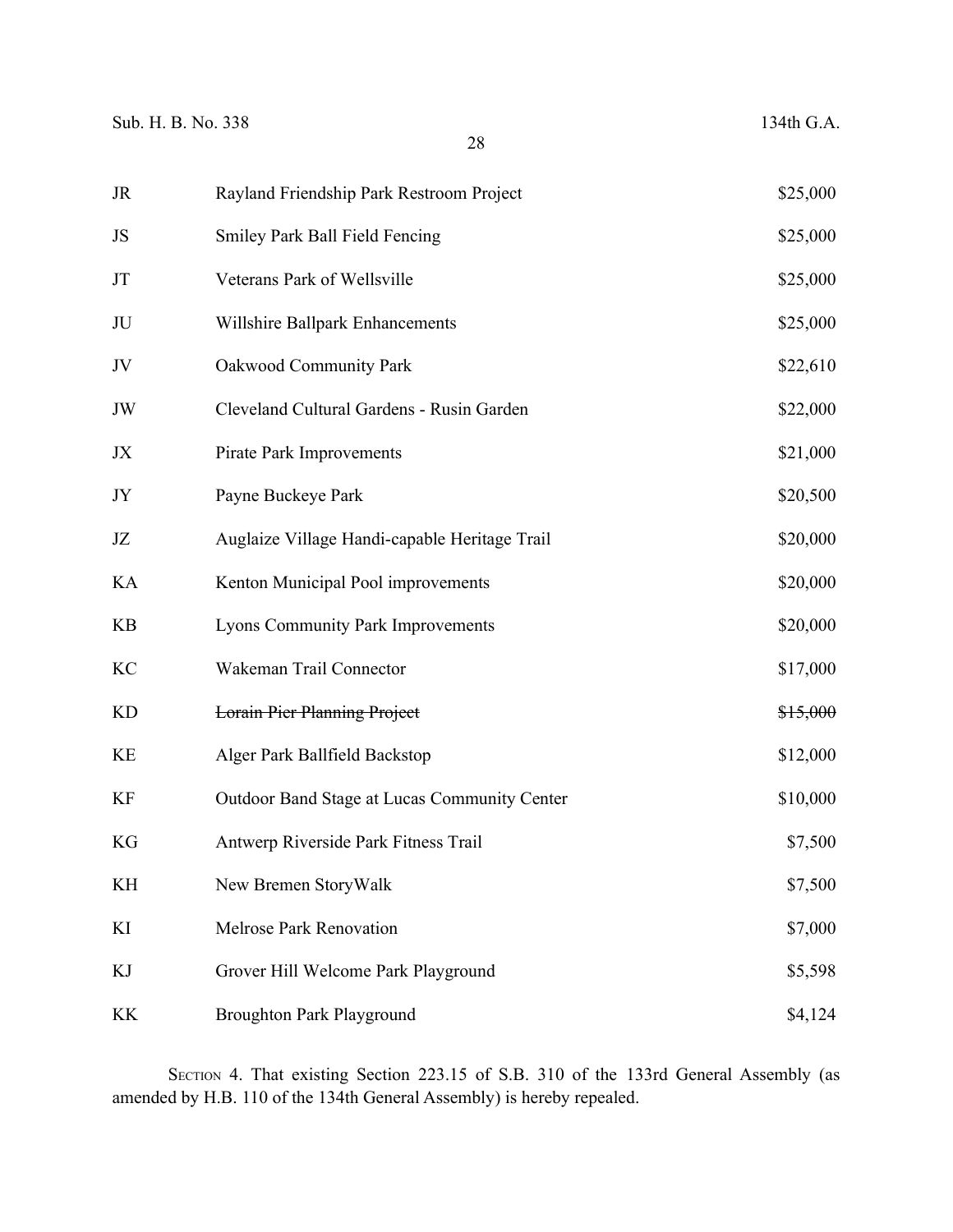SECTION 5. All items in this act are hereby appropriated as designated out of any moneys in the state treasury to the credit of the designated fund. For all operating appropriations made in this act, those in the first column are for fiscal year 2022 and those in the second column are for fiscal year 2023. The operating appropriations made in this act are in addition to any other operating appropriations made for the FY 2022-FY 2023 biennium.

SECTION<sub>6</sub>.

|               |            |                                 | 3                                     |                                     | 4         |     |
|---------------|------------|---------------------------------|---------------------------------------|-------------------------------------|-----------|-----|
| A             |            |                                 |                                       | DNR DEPARTMENT OF NATURAL RESOURCES |           |     |
| B             |            | <b>GRF General Revenue Fund</b> |                                       |                                     |           |     |
| $\mathcal{C}$ | <b>GRF</b> | 725520                          | <b>Special Projects</b>               |                                     | \$365,000 | \$0 |
| D             |            |                                 | <b>TOTAL GRF General Revenue Fund</b> |                                     | \$365,000 | \$0 |
| E             |            | <b>SPECIAL PROJECTS</b>         | <b>TOTAL ALL BUDGET FUND GROUPS</b>   |                                     | \$365,000 | \$0 |

Of the foregoing appropriation item 725520, Special Projects, \$350,000 shall be used to support the Bradfield Community Center. An amount equal to the unexpended, unencumbered portion remaining of appropriation item 725520, Special Projects, at the end of fiscal year 2022 is hereby reappropriated for the same purpose in fiscal year 2023.

Of the foregoing appropriation line item 725520, Special Projects, \$15,000 shall be used to support the Lorain Pier Planning Project. An amount equal to the unexpended, unencumbered portion remaining of appropriation item 725520, Special Projects, at the end of fiscal year 2022 is hereby reappropriated for the same purpose in fiscal year 2023.

SECTION 7.

A DPS DEPARTMENT OF PUBLIC SAFETY

 $1 \t 2 \t 3 \t 4 \t 5$ 

B GRF General Revenue Fund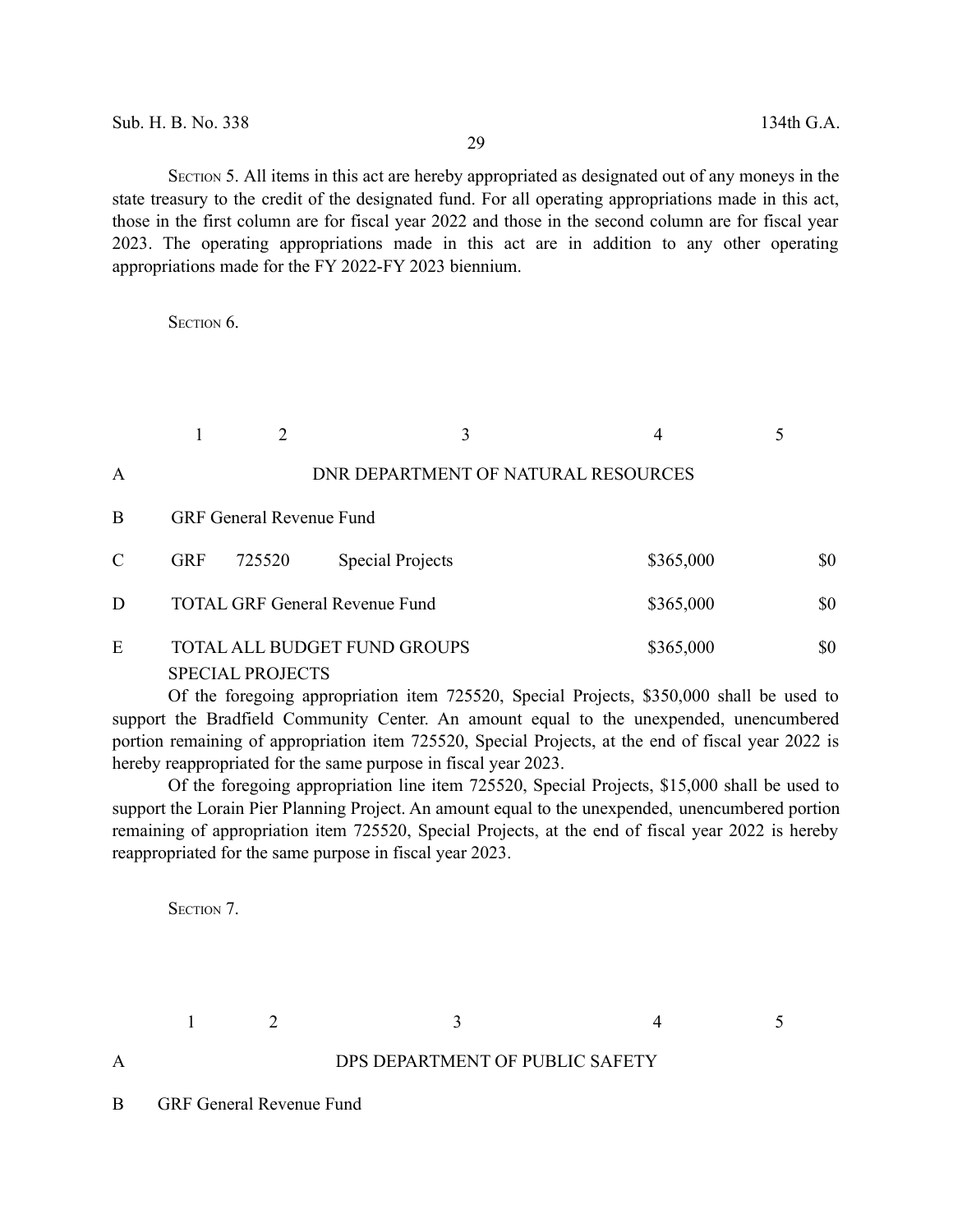|    | <b>GRF</b> | 763513                 | <b>Security Grants</b>                | \$1,000,000 | \$0 |
|----|------------|------------------------|---------------------------------------|-------------|-----|
| D. |            |                        | <b>TOTAL GRF General Revenue Fund</b> | \$1,000,000 | \$0 |
| F. |            |                        | TOTAL ALL BUDGET FUND GROUPS          | \$1,000,000 | \$0 |
|    |            | <b>SECURITY GRANTS</b> |                                       |             |     |

The foregoing appropriation item 763513, Security Grants, shall be used to provide grants to Jewish community organizations for emergency security upgrades. An amount equal to the unexpended, unencumbered balance of the foregoing appropriation item 763513, Security Grants, at the end of fiscal year 2022 is hereby reappropriated for the same purpose in fiscal year 2023.

SECTION 8.

|              | $\mathbf{1}$                                                             | $\overline{2}$ | 3                                | $\overline{4}$                      | 5            |  |  |  |
|--------------|--------------------------------------------------------------------------|----------------|----------------------------------|-------------------------------------|--------------|--|--|--|
| $\mathbf{A}$ |                                                                          |                | DOT DEPARTMENT OF TRANSPORTATION |                                     |              |  |  |  |
| B            | Highway Operating Fund Group                                             |                |                                  |                                     |              |  |  |  |
| C            | \$0<br>\$672,598,581<br>7002<br>772422<br>Highway Construction - Federal |                |                                  |                                     |              |  |  |  |
| D            | 7002                                                                     | 775452         | Public Transportation - Federal  | \$0                                 | \$18,300,000 |  |  |  |
| E            | \$0<br>\$690,898,581<br><b>TOTAL Highway Operating Fund Group</b>        |                |                                  |                                     |              |  |  |  |
| F            | TOTAL ALL BUDGET FUND GROUPS<br>\$690,898,581<br>\$0                     |                |                                  |                                     |              |  |  |  |
|              |                                                                          | SECTION 9.     |                                  |                                     |              |  |  |  |
|              | $\mathbf{1}$                                                             | $\overline{2}$ | 3                                | $\overline{4}$                      | 5            |  |  |  |
| A            |                                                                          |                |                                  | DVS DEPARTMENT OF VETERANS SERVICES |              |  |  |  |
| B            | <b>GRF General Revenue Fund</b>                                          |                |                                  |                                     |              |  |  |  |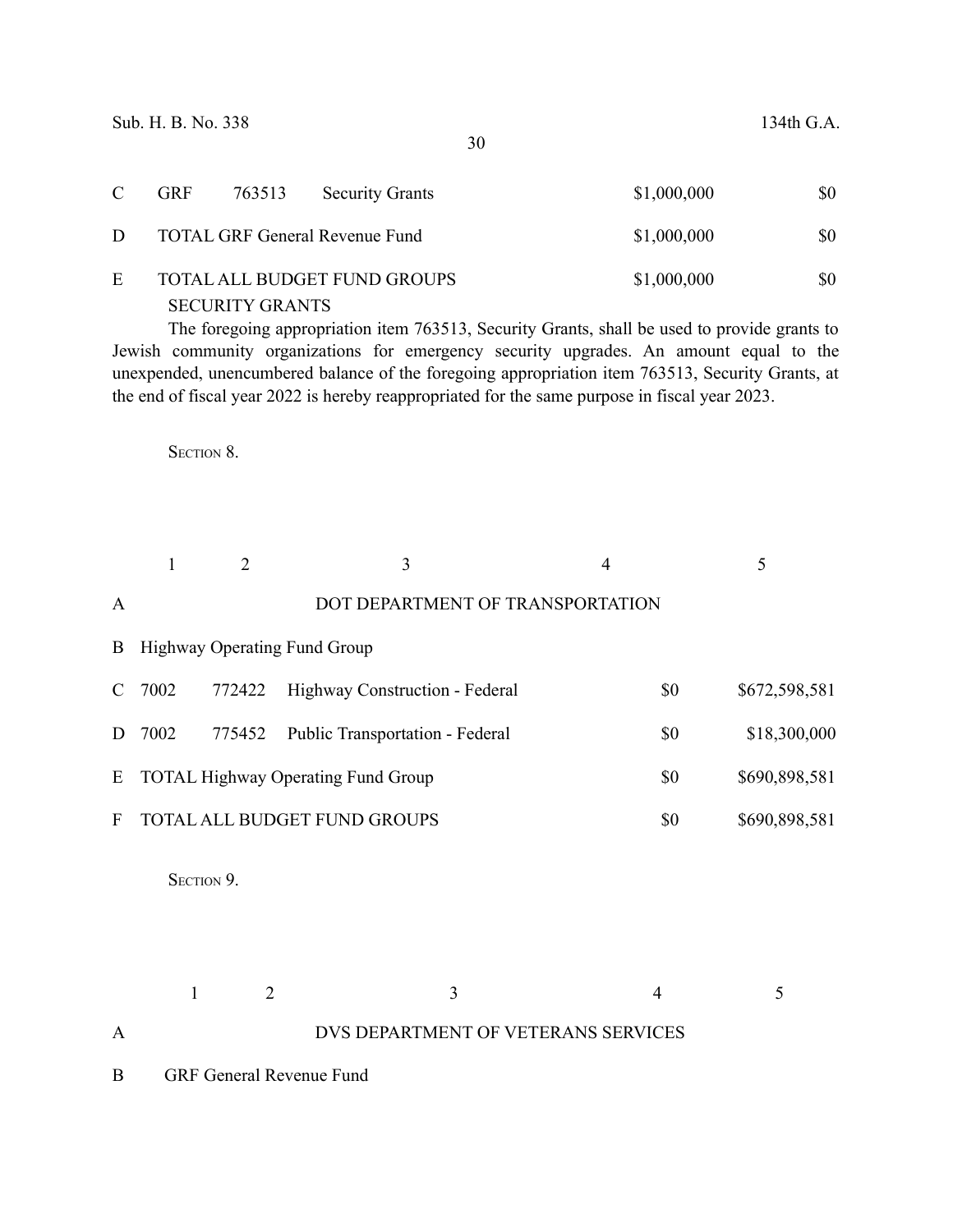| C | <b>GRF</b> | 900409 | Veterans of Foreign Wars Grants       | \$750,000 | \$0 |
|---|------------|--------|---------------------------------------|-----------|-----|
| D |            |        | <b>TOTAL GRF General Revenue Fund</b> | \$750,000 | \$0 |
| E |            |        | TOTAL ALL BUDGET FUND GROUPS          | \$750,000 | \$0 |
|   |            |        | VETERANS OF FOREIGN WARS GRANTS       |           |     |

The foregoing appropriation item 900409, Veterans of Foreign Wars Grants, shall be used to issue grants to the Veterans of Foreign Wars Emergency Repair Program. An amount equal to the unexpended, unencumbered balance of the foregoing appropriation item 900409, Veterans of Foreign Wars Grants, at the end of fiscal year 2022 is hereby reappropriated for the same purpose in fiscal year 2023.

SECTION 10

|               |                                 |        | 3                                                                                      | 4   |           |
|---------------|---------------------------------|--------|----------------------------------------------------------------------------------------|-----|-----------|
| $\mathbf{A}$  |                                 |        | OHS OHIO HISTORY CONNECTION                                                            |     |           |
| B             | <b>GRF General Revenue Fund</b> |        |                                                                                        |     |           |
| $\mathcal{C}$ | <b>GRF</b>                      | 360401 | Ohio Commission for the U.S.<br>Semiquincentennial                                     | \$0 | \$500,000 |
| D             |                                 |        | <b>TOTAL GRF General Revenue Fund</b>                                                  | \$0 | \$500,000 |
| E             |                                 |        | <b>TOTAL ALL BUDGET FUND GROUPS</b><br>OHIO COMMISSION FOR THE U.S. SEMIQUINCENTENNIAL | \$0 | \$500,000 |

The foregoing appropriation item 360401, Ohio Commission for the U.S. Semiquincentennial, shall be used by the Ohio Commission for the U.S. Semiquincentennial for costs incurred in the performance of its duties under section 149.309 of the Revised Code.

SECTION 11. Within the limits set forth in this act, the Director of Budget and Management shall establish accounts indicating the source and amount of funds for each appropriation made in this act, and shall determine the form and manner in which appropriation accounts shall be maintained. Expenditures from operating appropriations contained in this act shall be accounted for as though made in H.B. 110 of the 134th General Assembly. The operating appropriations made in this act are subject to all provisions of H.B. 110 of the 134th General Assembly that are generally applicable to such appropriations.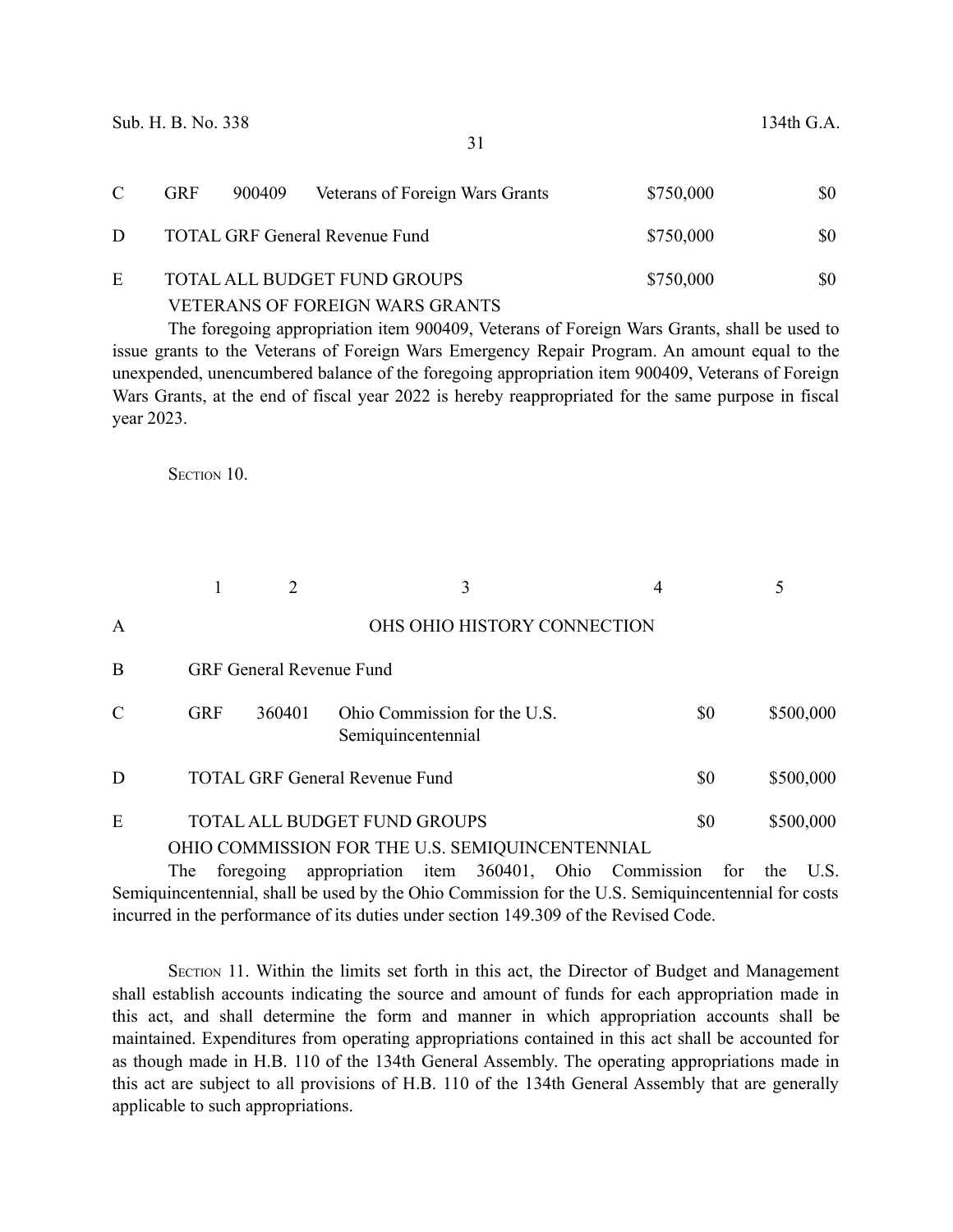*Speaker \_\_\_\_\_\_\_\_\_\_\_\_\_\_\_\_\_\_\_ of the House of Representatives.*

32

*President \_\_\_\_\_\_\_\_\_\_\_\_\_\_\_\_\_\_\_ of the Senate.*

Passed \_\_\_\_\_\_\_\_\_\_\_\_\_\_\_\_\_\_\_\_\_\_\_\_, 20\_\_\_\_

Approved \_\_\_\_\_\_\_\_\_\_\_\_\_\_\_\_\_\_\_\_\_\_\_\_, 20\_\_\_\_

*Governor.*